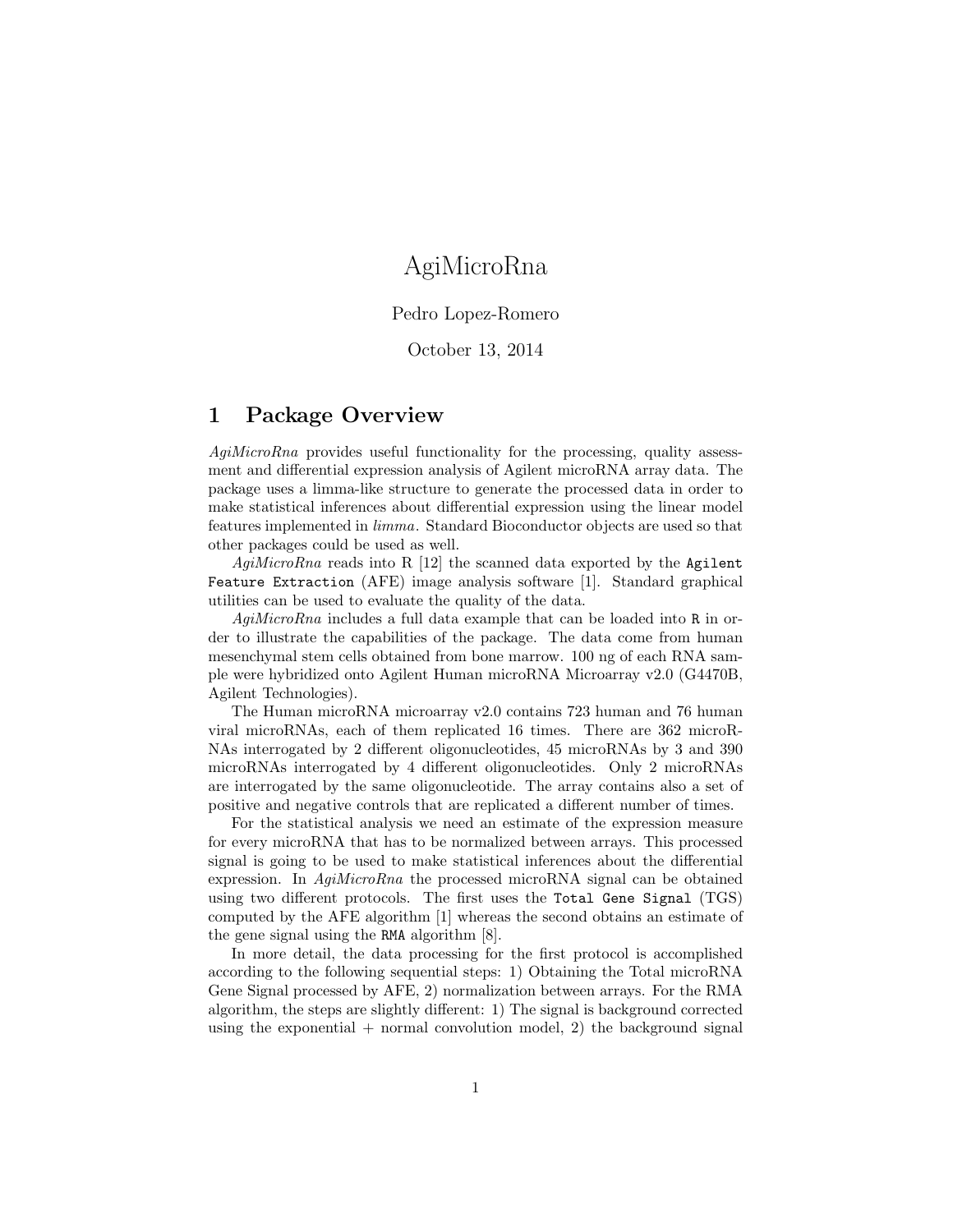is normalized between arrays, and 3) the total gene signal is estimated from a linear model that takes into account the probe effect. The estimates of the model are obtained using a robust methods such as the median polish.

After obtaining the normalized total gene signal, some of the genes are eliminated from the analysis using some of the quality flags that AFE attaches to each feature. Finally, the processed signal that is going to be used to make statistical inferences is stored in a ExpressionSet object [7].

The differential expression analysis is accomplished using the linear model features implemented in limma [10]. A linear model is fitted to each microRNA gene so that the fold change between different experimental conditions and their associated standard errors can be estimated. Empirical Bayes methods are applied to obtain moderated statistics [9].

AgiMicroRna contains different functions to extract useful information from the objects generated by limma. A list of microRNAs with the different statistics obtained from the differential expression analysis (M value, moderated t and F statistics, p values and FDR, etc ) is given. In addition, HTML files that contains links of the declared significant microRNAs to the Sanger miRBase http://microrna.sanger.ac.uk/ are given. MA plots highlighting the DEGs are also generated.

### 2 Target File

AgiMicroRna has been primarily designed to produce a processed data to be analyzed using the limma package. First, a target file is needed in order to assign each scanned data file to a given experimental group. The target file is a tabdelimited text format file created by the user where we specify the factors that are going to be included in the statistical model. The following columns have to be present in the target file. A first column FileName is mandatory and includes the image data files names. A second column Treatment is also mandatory and includes the treatment effect. The third column, GErep is also mandatory, and includes the treatment effect in a numeric code, from 1 to n, being n the number of levels of the treatment effect. Other columns in the target file are optional. They might included information about other explanatory variables specifying other experimental conditions, such age, gender, and blocking variables that take into the account the experimental design (paired, blocked designed, etc). These variables should be included in the target file for its eventual use in the limma model.

In the data example provided in AgiMicroRna we use microRNAs that have been measured in human mesenchymal stem cells obtained from bone marrow of 2 independent donors. We want to compare 2 treatments MSC B and MSC C with a control MSC<sub>-</sub>A. For the sake of simplicity we use only 2 replicates for each experimental condition. We define a treatment effect with 3 levels (A,B and C). We need to specify a GErep variable to specify the treatment levels using a numeric code, i.e. (1,2,3). In Addition, each treatment has been applied to stem cells that have been obtained from the same individuals, so we have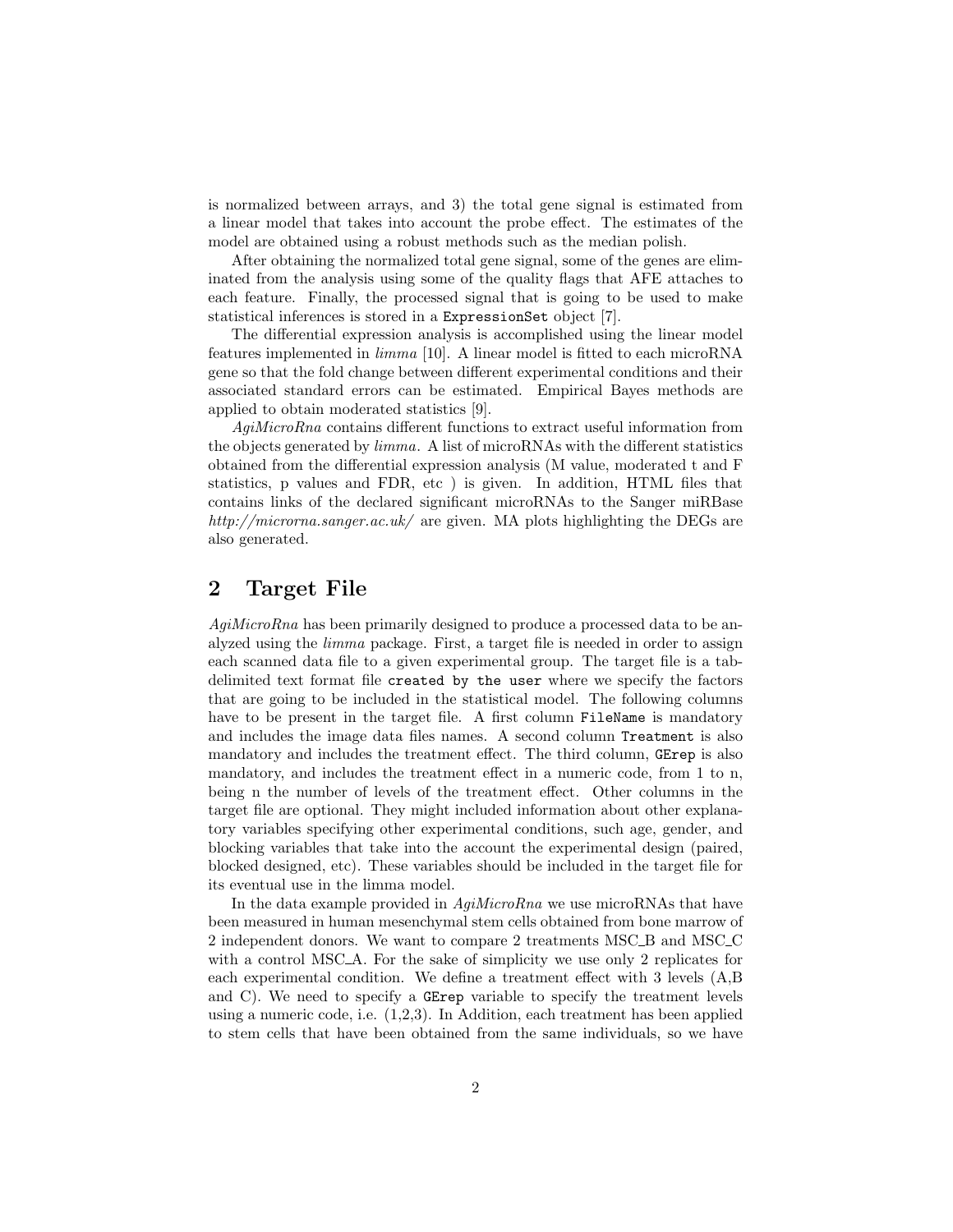a randomized blocked (by Subject) design. As we only have two levels of the blocking variable (subject), this is also known as a paired design. To consider the paired design in the statistical analysis we have to add an additional Subject variable in the target file that relates the individual to its sample. The target file for this example is shown in Table 1.

| FileName             | Treatment     | <i>GErep</i> | Subject       |
|----------------------|---------------|--------------|---------------|
| mscA1.txt            |               |              |               |
| mscA2.txt            | А             |              | $\mathcal{D}$ |
| mscB1.txt            | В             |              |               |
| mscB2.txt            | <sub>B</sub>  |              | $\mathcal{D}$ |
| $\mathrm{mscC1.txt}$ | $\mathcal{C}$ |              |               |
| $\mathrm{mscC2.txt}$ |               |              | າ             |

Table 1: Targe file

After the user have define the target text file specifying their experimental conditions, the target file can be loaded into R using the AgiMicroRna function readTargets.

```
## NOT RUN
> library("AgiMicroRna")
> targets.micro=readTargets(infile="targets.txt",verbose=TRUE)
```
The function readTargets returns a data.frame. We can use the target included in AgiMicroRna to describe the microRNA data used to illustrate the capabilities of the package.

```
> library("AgiMicroRna")
> data(targets.micro)
> print(targets.micro)
    FileName Treatment GErep Subject
mscA1 mscA1.txt A 1 1
mscA2 mscA2.txt A 1 2
mscB1 mscB1.txt B 2 1
mscB2 mscB2.txt B 2 2
mscC1 mscC1.txt C 3 1
mscC2 mscC2.txt C 3 2
```
## 3 Reading the data

We have used microRNA data example coming from human mesenchymal stem cells obtained from bone marrow of 2 independent donors. 100 ng of each RNA sample were hybridized onto Agilent Human microRNA Microarray v2.0 (G4470B, Agilent Technologies) The chips were scanned using the Agilent G2567AA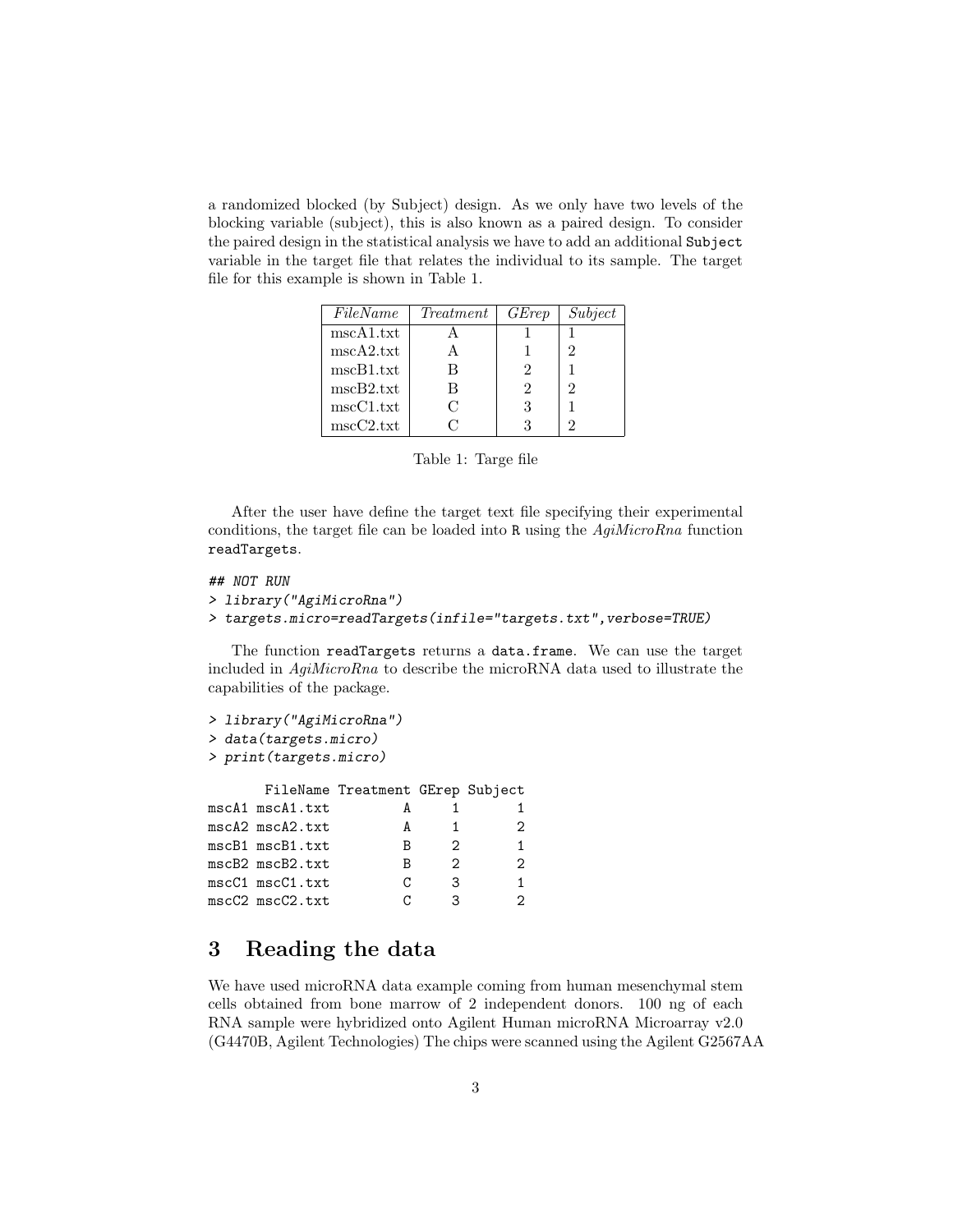Microarray Scanner System (Agilent Technologies) following manufacturer instructions. Image analysis and data collection were carried out using the Agilent Feature Extraction 9.1.3.1 (AFE) [1]. with default settings.

To read the scanned data files into R we use the readMicroRnaAFE. This function creates an object of a class uRNAList, similar to the RGList object created by limma [10], that includes the variables that we need for the data processing and statistical analysis (see Table 2). In particular, the columns "gTotalGeneSignal", "gTotalProbeSignal", "gMeanSignal" and "gProcessedSignal" loaded from the scanned data files, are stored in the following 4 different slots: TGS, TPS, meanS and procS. We have created this new class object (adopted from limma) to use more appropiate names for the signal values that we use in AgiMicroRna.

The readMicroRnaAFE calls a new function read.agiMicroRna, similar to the read.maimages in  $limma$ . read.agiMicroRna is internally used as follows:

#### ## NOT RUN

```
dd=read.agiMicroRna(targets,
             columns=list(TGS="gTotalGeneSignal",
                                 TPS="gTotalProbeSignal",
                                 meanS="gMeanSignal",
                                 procS="gProcessedSignal"),
                   other.columns=list(IsGeneDetected="gIsGeneDetected",
                                         IsSaturated="gIsSaturated",
                                         IsFeatNonUnifOF="gIsFeatNonUnifOL",
                                         IsFeatPopnOL="gIsFeatPopnOL",
                                         BGKmd="gBGMedianSignal",
                                         BGKus="gBGUsed"),
                     annotation = c( "ControlType", "ProbeName","GeneName"),
                     verbose=TRUE)
```
This implies that in the data files we must have all the columns that are indicated in the calling to read.agiMicroRna. If any of those columns are missing, the readMicroRnaAFE will produce an error message. In this case, we will have to call the read.agiMicroRna by ourselves, omitting those columns that are not present in the data files. For the data pre-processing and differential expression analysis, the columns that we must read at least are: gTotalGeneSignal, gMeanSignal, gIsGeneDetected, ControlType, ProbeName, and GeneName.

A typical use of readMicroRnaAFE is like:

#### ## NOT RUN

> dd.micro=readMicroRnaAFE(targets.micro,verbose=TRUE)

AgiMicroRna contains uRNAList dd.micro that can be used to explore the capabilities of the package. dd.micro can be loaded into R using the data command.

```
> data(dd.micro)
```

```
> class(dd.micro)
```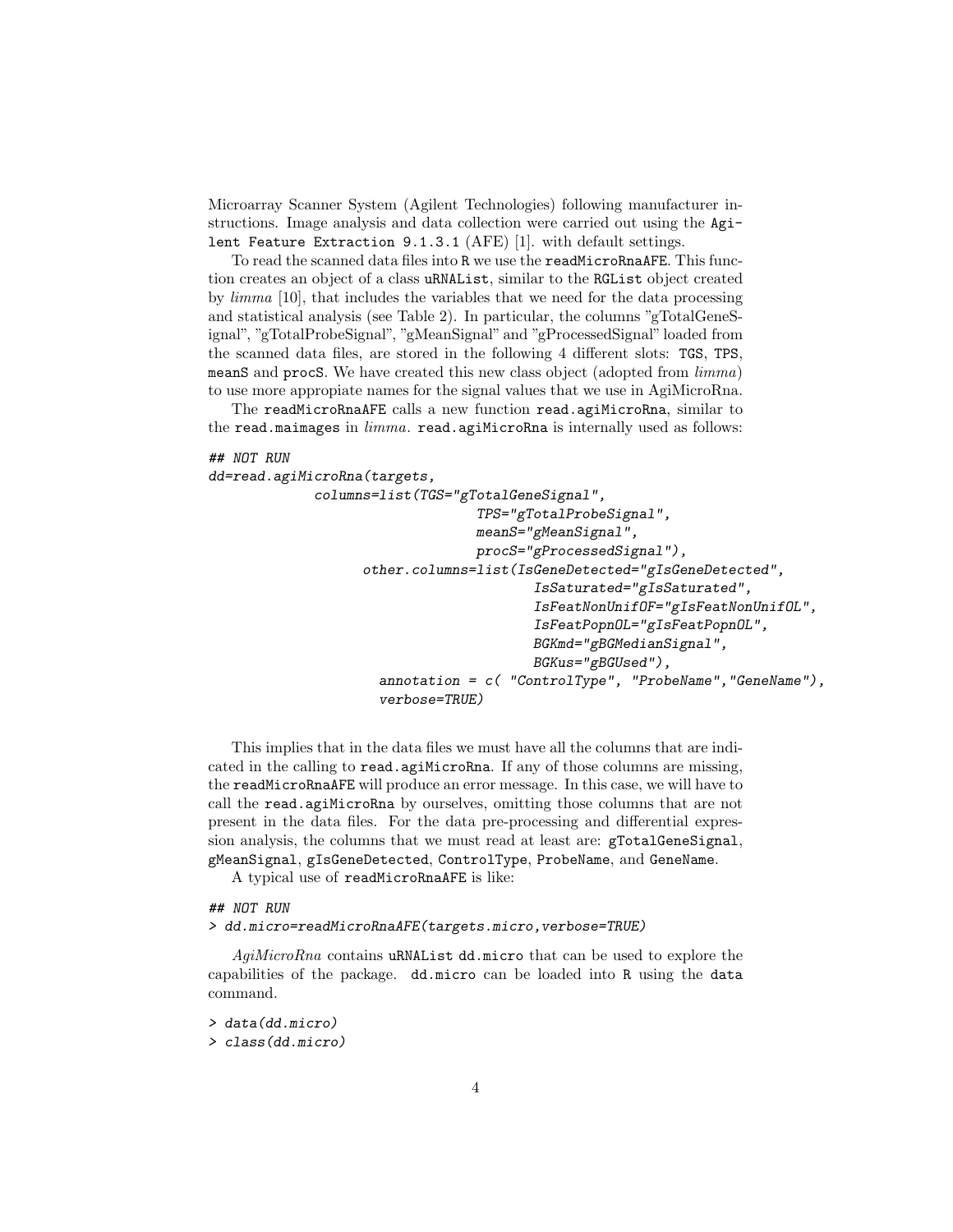```
[1] "uRNAList"
attr(,"package")
[1] ".GlobalEnv"
> dim(dd.micro)
[1] 13737 6
```
The variables stored in the uRNAList dd.micro are shown in Table 2.

```
> print(names(dd.micro))
```
[1] "TGS" "TPS" "meanS" "procS" "targets" "genes" "other"

| variable                          | data                                |
|-----------------------------------|-------------------------------------|
| dd.micro\$TGS                     | gTotalGeneSignal                    |
| dd.micro\$TPS                     | gTotalProbeSignal                   |
| dd.micro\$meanS                   | gMeanSignal                         |
| dd.micro\$procS                   | gProcessedSignal                    |
| dd.micro\$targets                 | File names                          |
| dd.micro\$genes\$ProbeName        | Probe Name                          |
| dd.micro\$genes\$GeneName         | microRNA Name                       |
| dd.micro\$genes\$ControlType      | FLAG to specify the sort of feature |
| dd.micro\$other\$gIsGeneDetected  | <b>FLAG</b> IsGeneDetected          |
| dd.micro\$other\$gIsSaturated     | FLAG IsSaturated                    |
| dd.micro\$other\$gIsFeatNonUnifOL | FLAG IsFeatNonUnifOL                |
| dd.micro\$other\$gIsFeatPopnOL    | FLAG IsFeatPopnOL                   |
| dd.micro\$other\$gBGMedianSignal  | gBGMedianSignal                     |
| dd.micro\$other\$gBGUsed          | gBGUsed                             |

Table 2: Variables stored in the uRNAList object by readMicroRnaAFE

The ProbeName is an Agilent-assigned identifier for the probe synthesized on the microarray. The GeneName is an identifier for the gene for which the probe provides expression information. The target sequence identified by the systematic name is normally a representative or consensus sequence for the gene.

AFE obtains the gTotalGeneSignal as the TotalProbeSignal times the number of probes per gene. This signal can be used in the differential expression analysis after a possible normalization step. The gTotalProbeSignal is the robust average of all the processed signals for each replicated probe multiplied by the total number of probe replicates. These signals are used by AFE algorithms to estimate the gTotalGeneSignal. The gMeanSignal is the raw signal for every probe. These signals are processed by AFE to obtain the gProcessedSignal. The gProcessedSignal is obtained after all the AFE processing steps have been completed. Typically it contains the Multiplicatively Detrended BackgroundSubtracted Signal or the BackgroundSubtractedSignal. These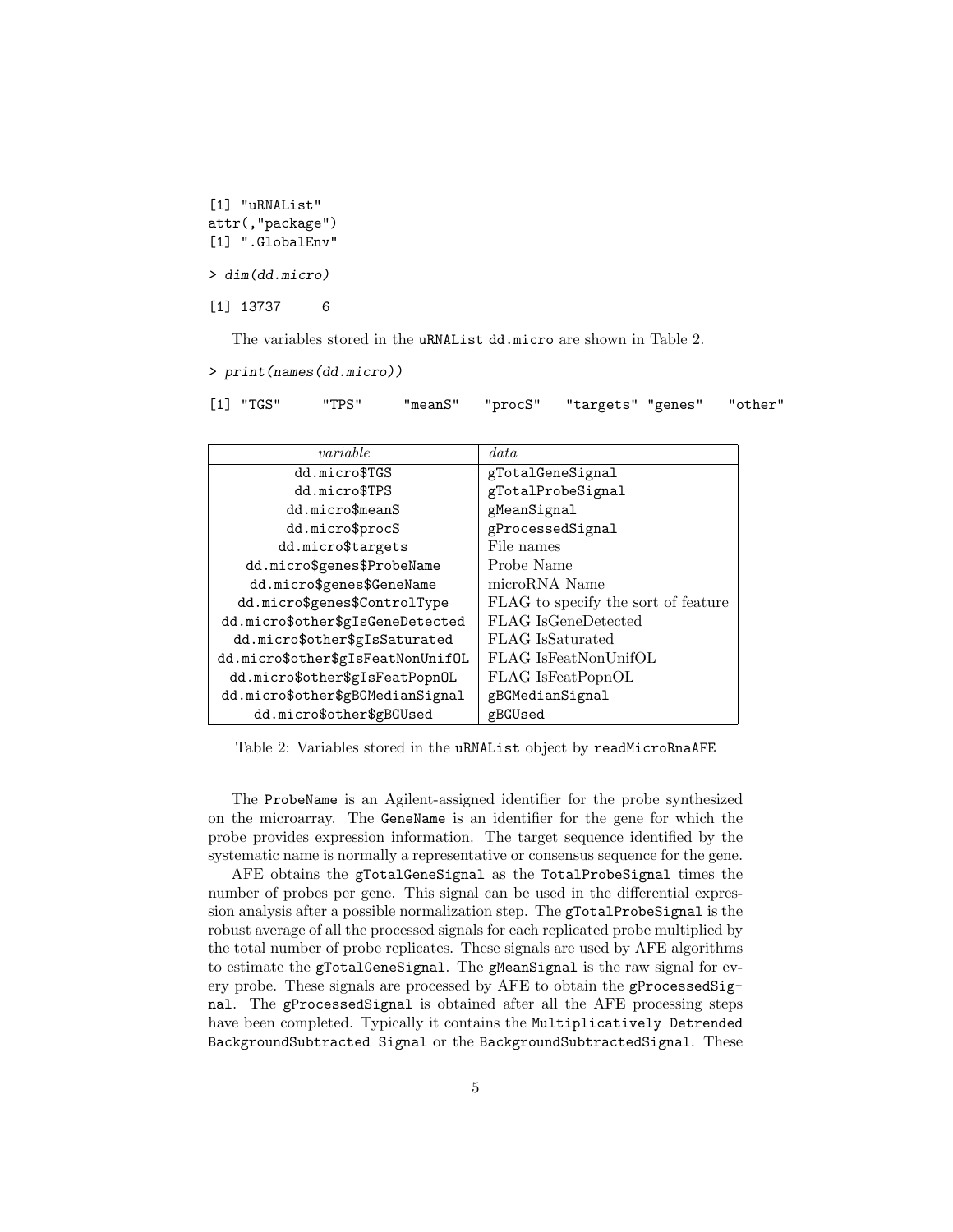signals are used by AFE algorithms to estimate the gTotalProbeSignal. The gBGMedianSignal is the median raw signal of the local background calculated from intensities of all inlier pixels that represent the local background of the feature. The gBGUsed is the background signal computed by AFE algorithms. Usually the gBGUsed is the sum of the local background plus the spatial detrending surface value computed by the AFE software. The spatial detrend surface value estimates the noise due to a systematic gradient on the array and it is estimated using the loess algorithm.

AFE attaches to each feature a flag that identifies different quantification errors of the signal. These quantification flags can be used to filter out signals that do not reach a minimum established criterion of quality. gIsGeneDetected is a Boolean variable that informs if the gene was detected on the microRNA microarray. This flag considers a probe detected if the signal is three times the error. If one probe of the set of probes comprising a gene is detected, the gene is considered detected, $(1 = \text{IsDetected } 0 = \text{IsNotDetected})$ . gIsSaturated is Boolean flag. 1 indicates that the feature is saturated, i.e. at least half of the inlier pixels in the feature have intensities above the saturation threshold. gIsFeatureNonUnifOL is Boolean flag. 1 indicates that the feature is a non-uniformity outlier; the measured feature pixel variance is greater than the expected feature pixel variance plus the confidence interval. gIsFeatPopOL is Boolean flag. 1 indicates that the feature is a population outlier.

Finally, the dd.micro\$targets contain the name of the files equal to those in target file.

### 4 Plotting Functions

AgiMicroRna includes functions to create boxplots, density plots, MA plots, Relative Log Expression (RLE) [4], and hierarchical cluster of samples that can assist the user in assessing the quality of the data as well as in checking the performance of the processing steps.

All these graphical utilites are included in the qcPlots wrapper function. qcPlots can be called using different intensity signals. For the gMeanSignal, the boxplots, density plots, MA plots, RLE plots and hierachical clustering plots are produced. For the gProcessedSignal the same plots are done, except the hierarchical clustering. For the gTotalProbeSignal and the gTotalGeneSignal only the boxplots and density plots are done, and finally, for the background signals only the boxplots are done.

The MA plots represent the fold-change (M) in the y-axis against the average log expression (A) for two given arrays. To reduce the number of pairwise comparison MA plots displayed, qcPlots uses a reference array to which the rest of arrays are compared. The signal values of the reference array are computed as the median spots taken over the whole set of arrays Every kind of feature is identified with different color. of feature is identified with different color.

The RLE plot displays for each sample a Boxplot with the Relative Log Expression (RLE) [4]. The RLE is computed for every spot in the array as the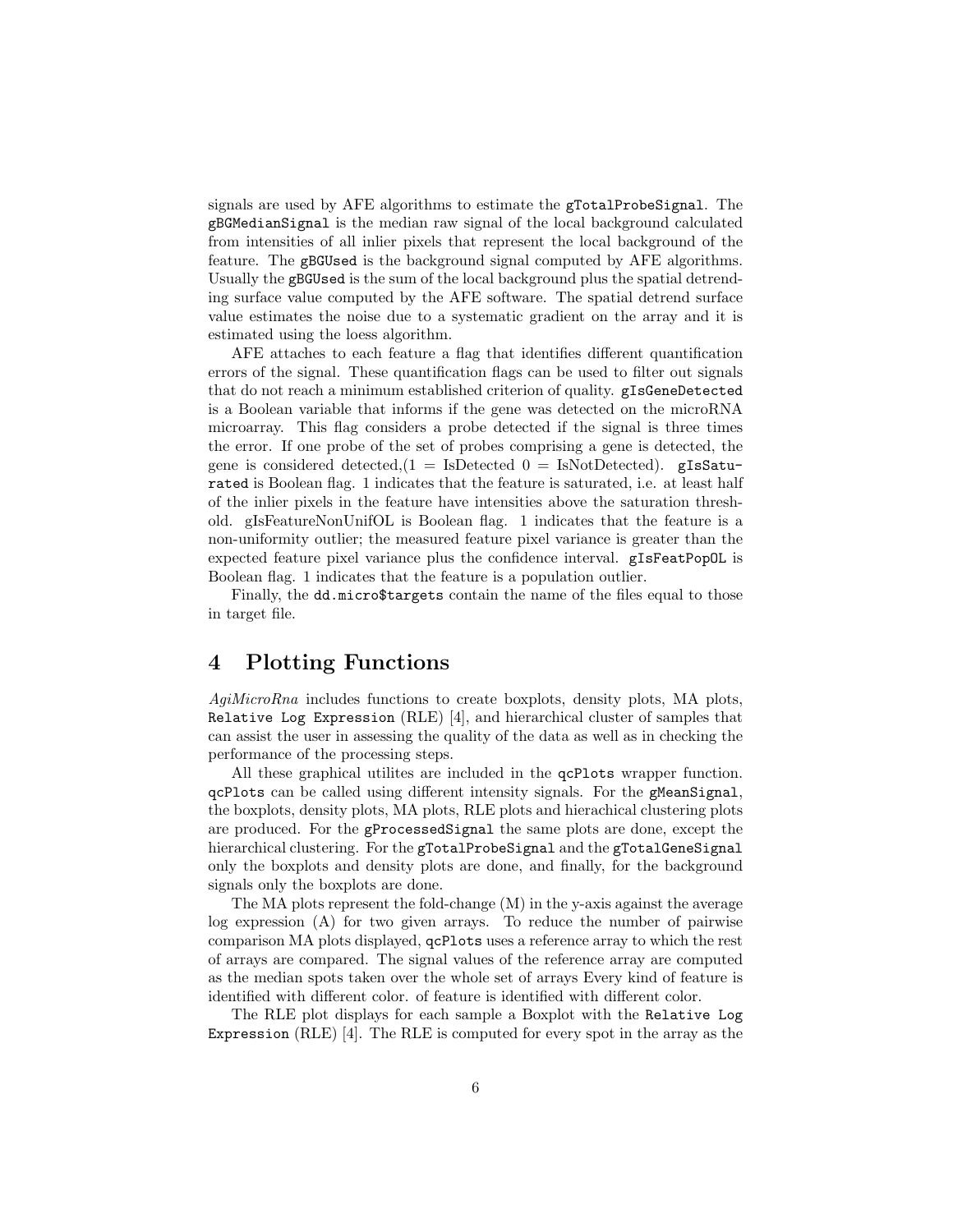difference between the spot and the median of the same spot across all the arrays. If the majority of the spots are expected not to be differentially expressed, the boxplots should be centered on zero and all of them with approximately the same dispersion.

qcPlots makes a hierarchical cluster of the samples using the hclust function of the stats package. We can make a hierarchical clustering of samples either using the whole set of genes or using for instance only the 100 genes that show the highest variability across arrays. The options for the distance measures are euclidean and pearson. The variables that distinguish the experimental conditions from one another are the differential expressed genes, and that the number of genes may be few relative to the full set of genes of the data set, and hence the cluster analysis will often not reflect the influence of these relevant genes. Therefore if the percentage of differential expression is low, the samples might not be grouped according to their experimental group, since the whole set of genes has very little information regarding the experimental grouping, and the plot will mainly show other grouping features or simply random noise.

A typical call to the qcPlots using the Mean Signal intensity is like:

```
> qcPlots(dd.micro,offset=5,
+ MeanSignal=TRUE,
+ ProcessedSignal=FALSE,
+ TotalProbeSignal=FALSE,
+ TotalGeneSignal=FALSE,
+ BGMedianSignal=FALSE,
+ BGUsed=FALSE,
```

```
+ targets.micro)
```
The same plots can be also generated calling the corresponding functions individually. Next we show how to use these functions using the gMeanSignal. Recall, that the gMeanSignal is stored in dd.micro\$meanS.

```
> boxplotMicroRna(log2(dd.micro$meanS),
+ maintitle='log2 Mean Signal',
+ colorfill= 'orange')
```
<sup>&</sup>gt;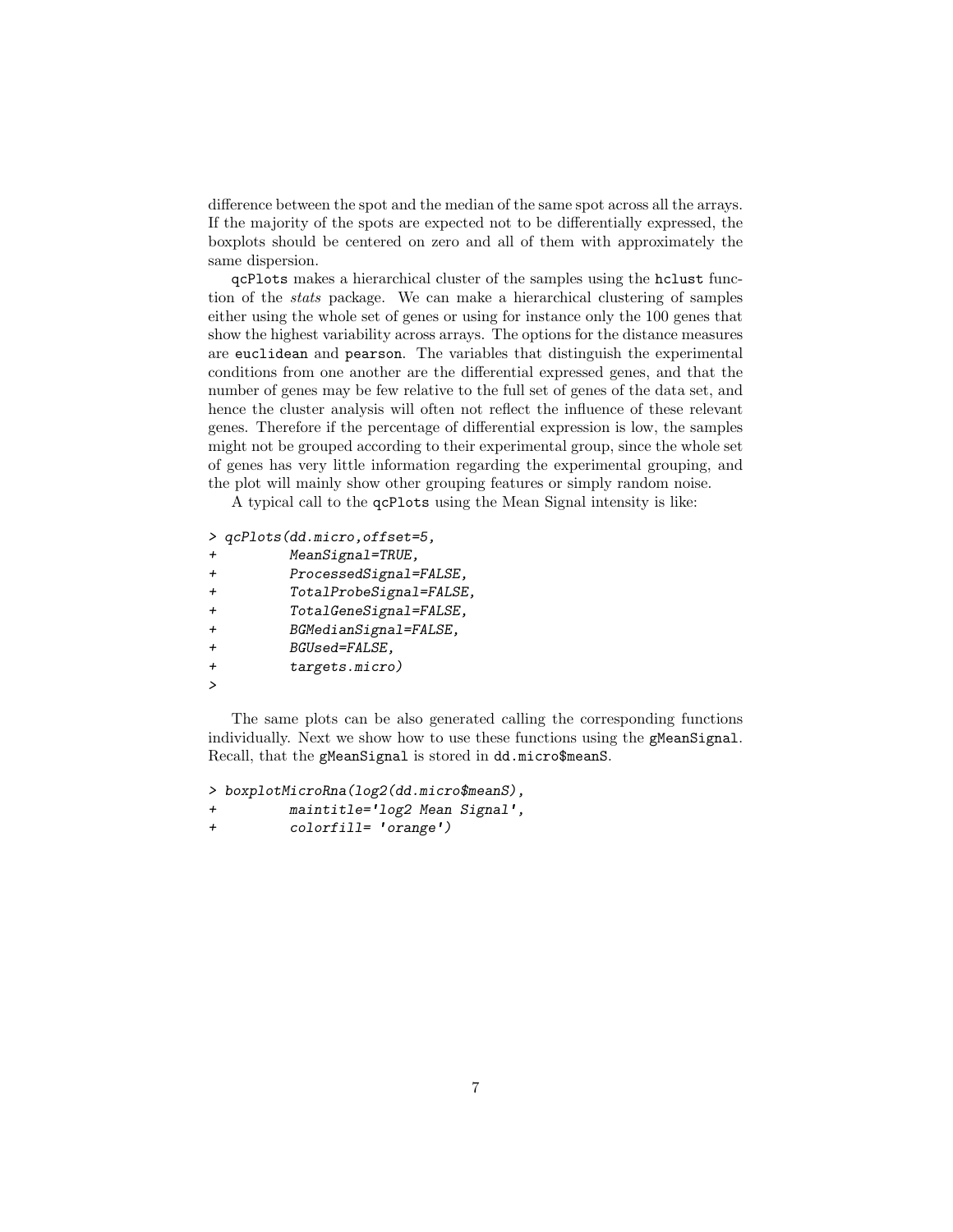

log2 Mean Signal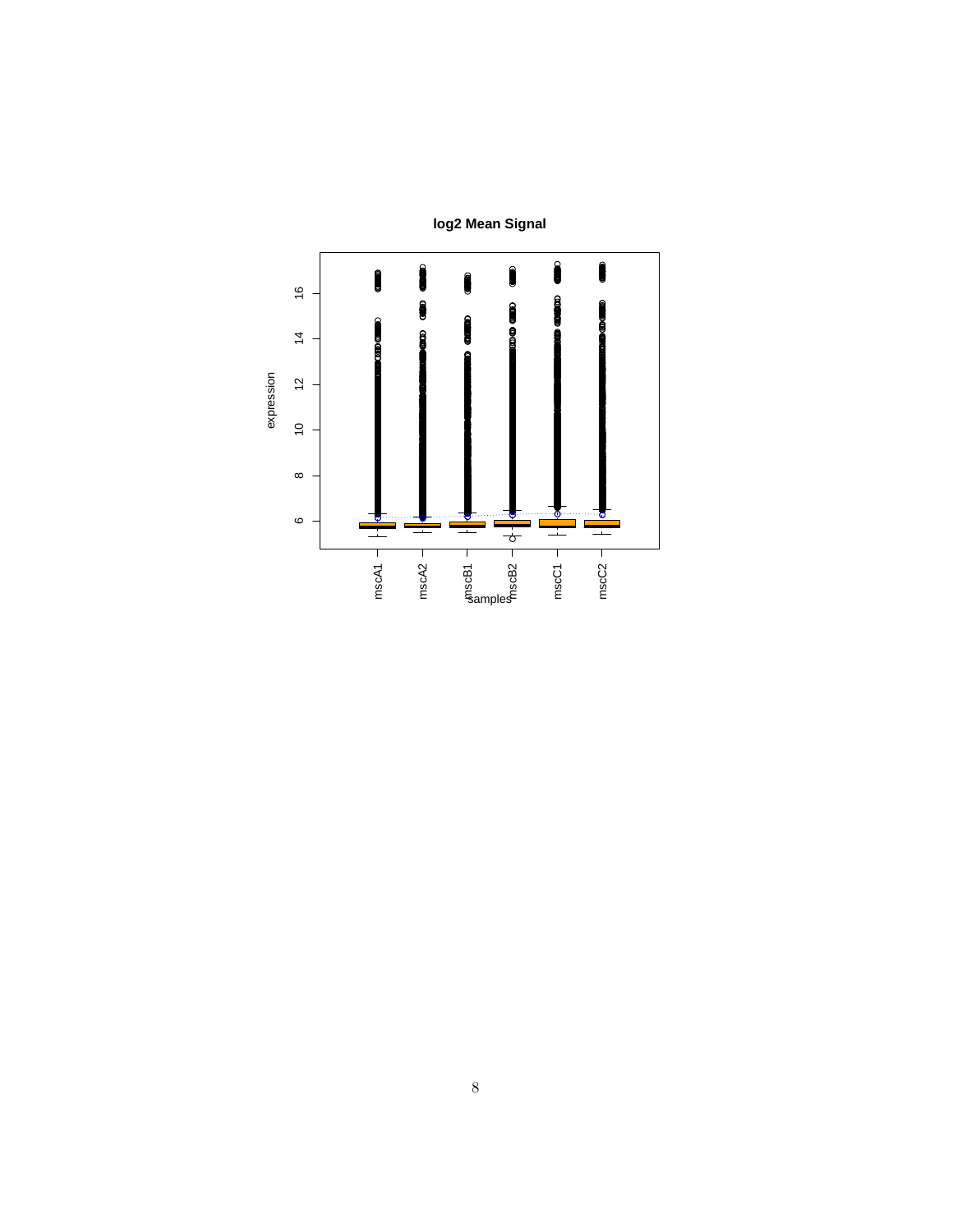> plotDensityMicroRna(log2(dd.micro\$meanS), + maintitle='log2 Mean Signal')



**log2 Mean Signal**

 $N = 13737$  Bandwidth = 0.01944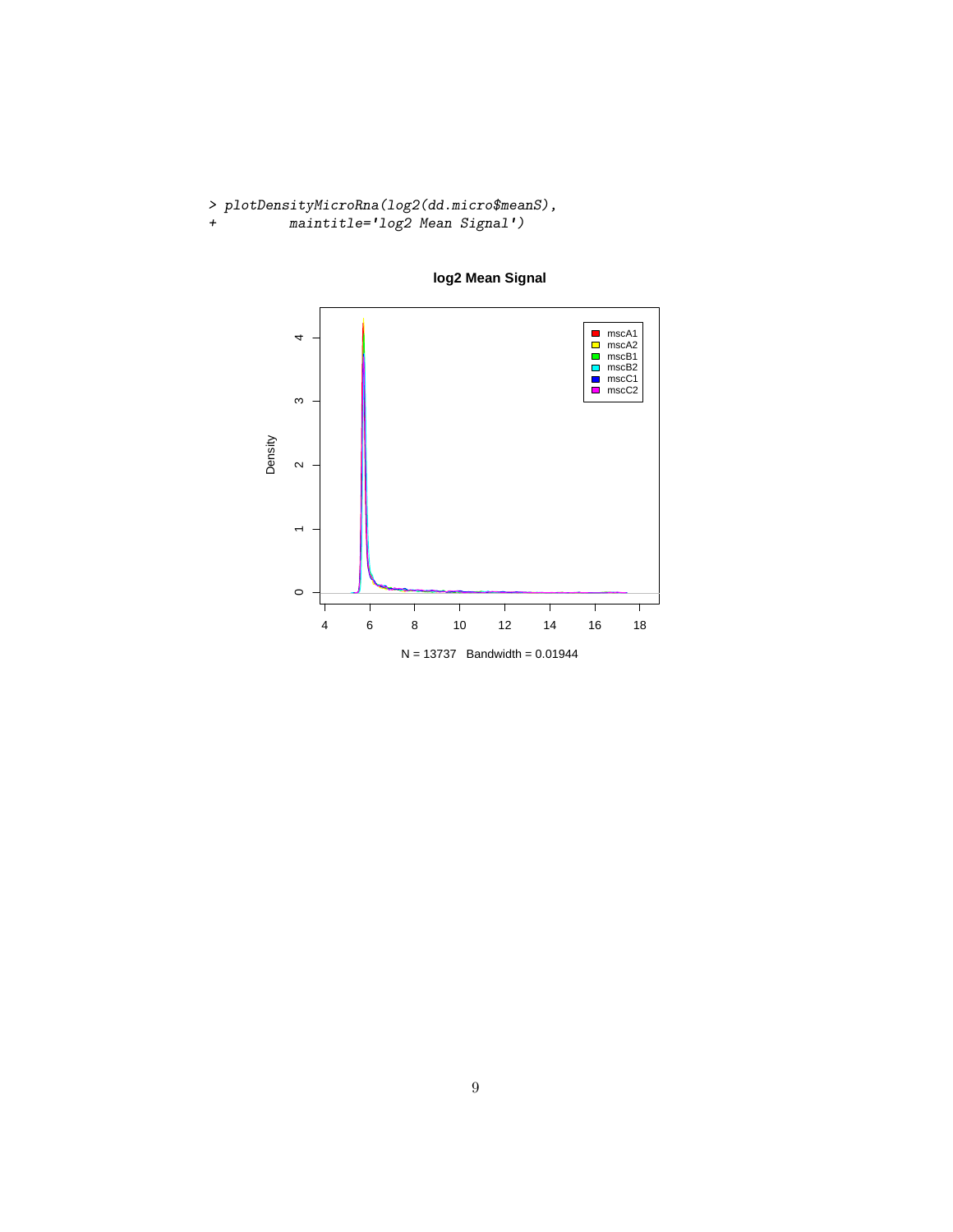```
> ddaux=dd.micro
> ddaux$G=log2(dd.micro$meanS)
> mvaMicroRna(ddaux,
              maintitle='log2 Mean Signal',<br>verbose=FALSE)
\overline{+}\overline{1}> rm(ddaux)\rightarrow
```


log2 Mean Signal mscA1 - genewise Median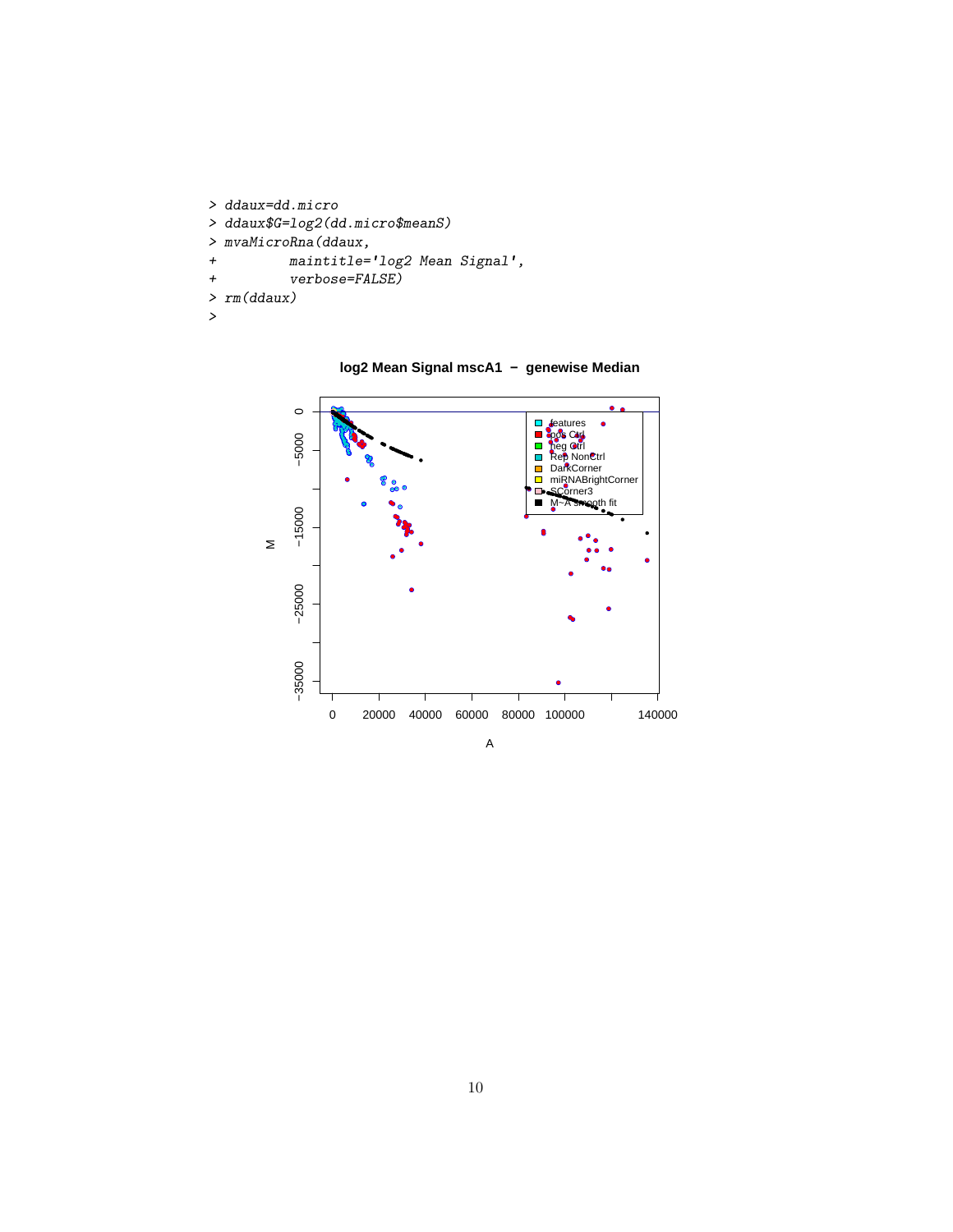$> {\it R1eMicroRna (log2(dd.micro$means) },$ 

maintitle='log2 Mean Signal - RLE')  $\overline{+}$ 



log2 Mean Signal - RLE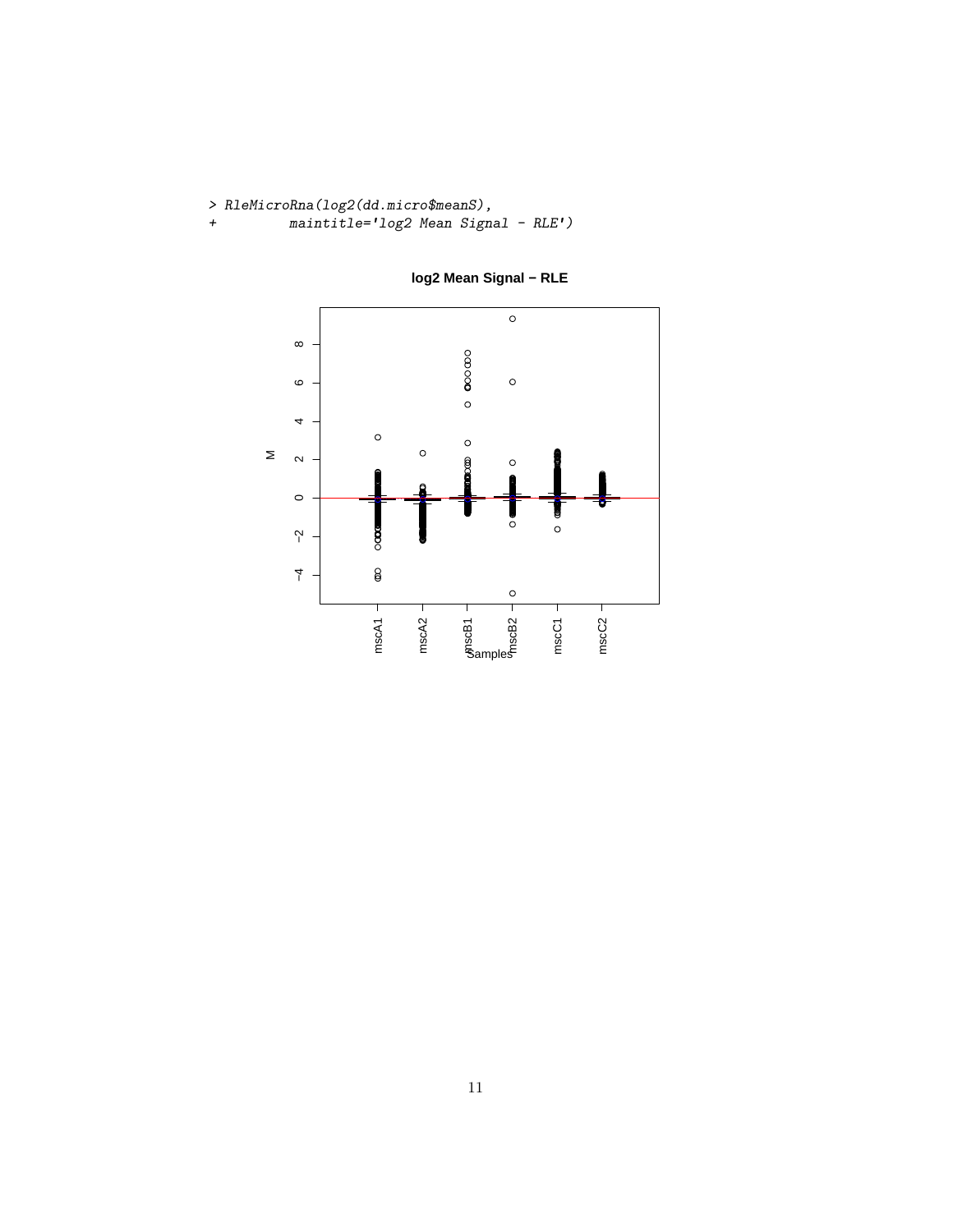```
> hierclusMicroRna(log2(dd.micro$meanS),targets.micro$GErep,
+ methdis="euclidean",
+ methclu="complete",
```
+ sel=TRUE,100)

**HCLUST EUCLIDEAN − high variance genes**





## 5 Array reproducibility

In the Agilent microRNA platforms normally each microRNA gene is interrogated by 16 probes either using 2 different probes, each of them replicated 8 times, or using 4 different probes replicated 4 times. The probe level replication allows the computation of the coefficient of variation (CV) for each array.

The cvArray identifies the replicated non-controlprobes for each feature in the array and computes CV for every microRNA probe set. Then, the median of the CV for each probe set is reported as the array reproducibility. A lower CV median indicates a better array reproducibility.

A set of boxplots shows the CV at a probe level for each array.

To obtain the CV using the cvArray function, we can either choose the MeanSignal or ProcessedSignal.

```
> cvArray(dd.micro,
```

```
+ "MeanSignal",
```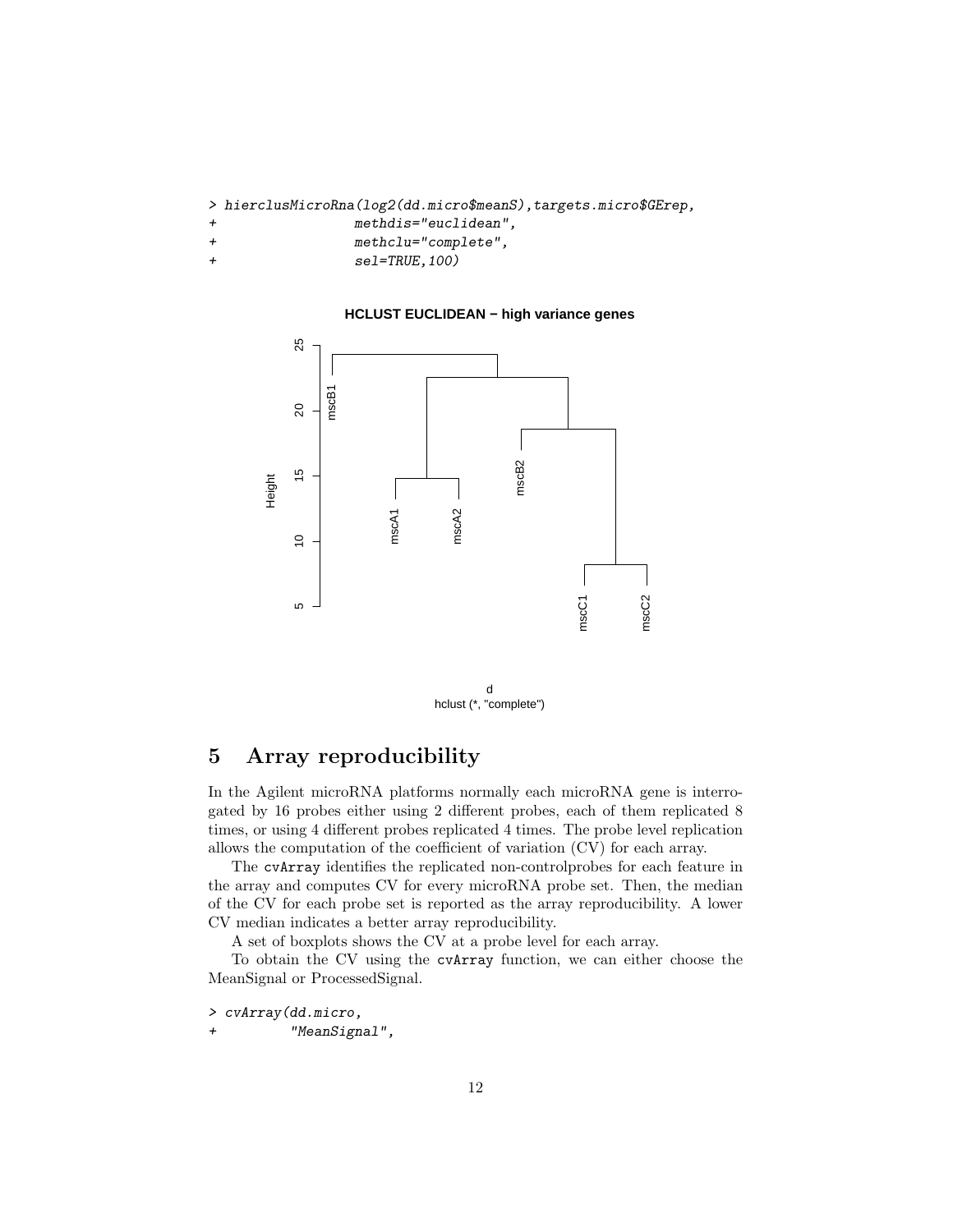+ targets.micro, + verbose=TRUE)

Foreground: MeanSignal

FILTERING BY ControlType FLAG

```
RAW DATA: 13737
PROBES without CONTROLS: 12784
----------------------------------
  (Non-CTRL) Unique Probe: 2421
 (Non-CTRL) Unique Genes: 799
----------------------------------
DISTRIBUTION OF REPLICATED NonControl Probes
reps
  3 4 5 6 8 16
  1 1558 91 45 724 2
------------------------------------------------------
Replication at Probe level- MEDIAN CV
mscA1 mscA2 mscB1 mscB2 mscC1 mscC2
0.326 0.269 0.354 0.398 0.567 0.491
------------------------------------------------------
DISTRIBUTION OF REPLICATED Noncontrol Genes
reps
15 16 17
1 797 1
------------------------------------------------------
```
>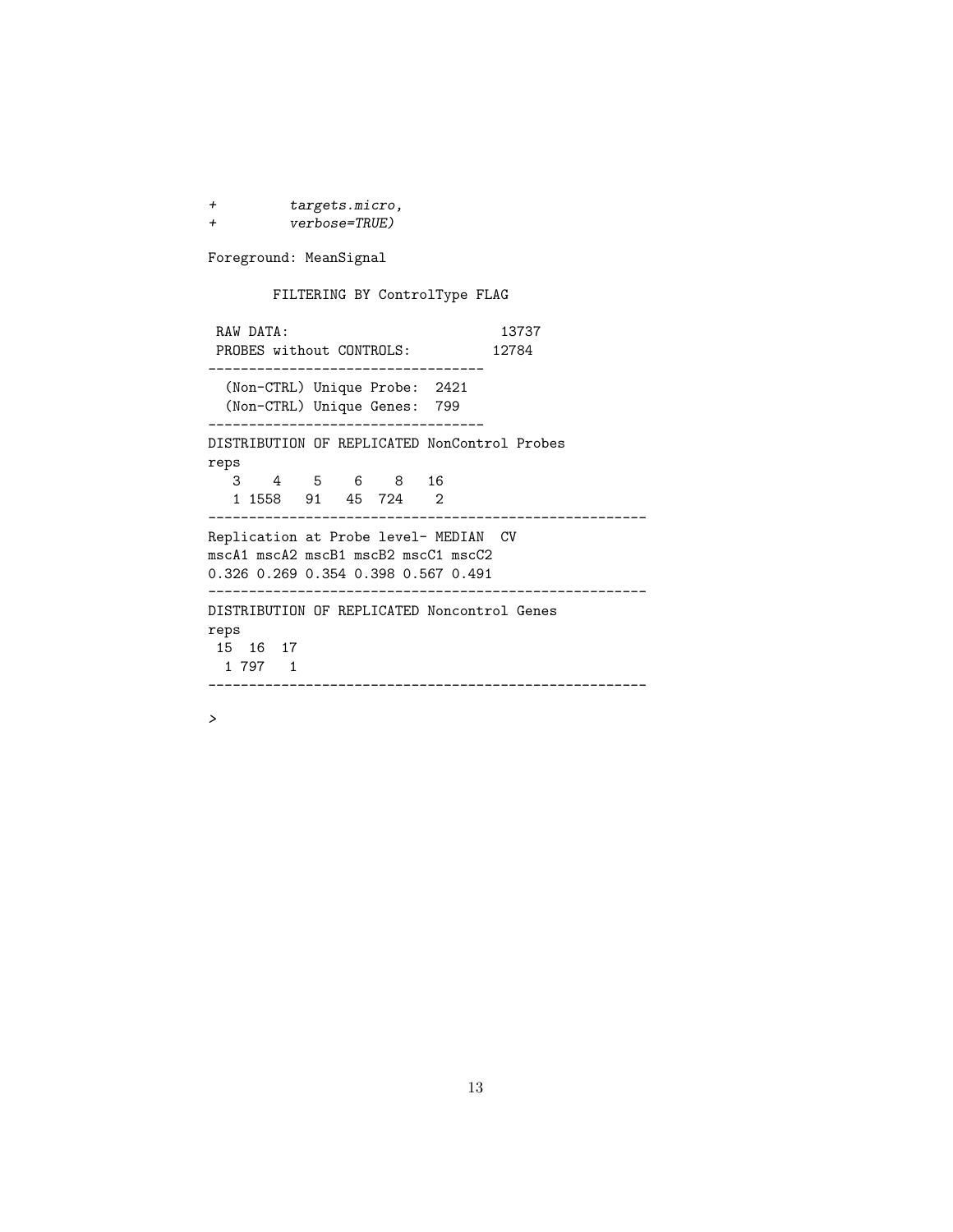

#### **CV of replicated Probes**

## 6 Total Gene Signal

Normally, in the Agilent platfomrs, each microRNA is interrogated by 16 probes either using 2 different probes, each of them replicated 8 times, or using 4 different probes replicated 4 times. In  $AgiMicroRna$  the processed gene signal that is going to be analyzed can be obtained using two different protocols. The first uses the gTotalGeneSignal (TGS) computed by the AFE algorithm [1] and stored in the uRNAList (dd.micro\$TGS) after reading the data. The second option obtains an estimate of the normalized gene signal using the RMA algorithm [8]. The RMA method is explained in the next section.

The function tgsMicroRna creates an uRNAList containing the gTotalGeneSignal processed by the AFE software. This signal might be used for making statistical inferences after a possible normalization step. The TGS processed by AFE [1] may contain negative values. To obtain signals with positive values we can either add a positive small constant (offset) to all the signals or we can select the half option in tgsMicroRna, which set to 0.5 all the values smaller than 0.5. To use the offset option we have to set half=FALSE, otherwise the half method is used by default. The offset option, adds to each signal the quantity (abs( min(ddTGS\$TGS)) + offset), where ddTGS\$TGS is the matrix that contains the gTotalGeneSignal.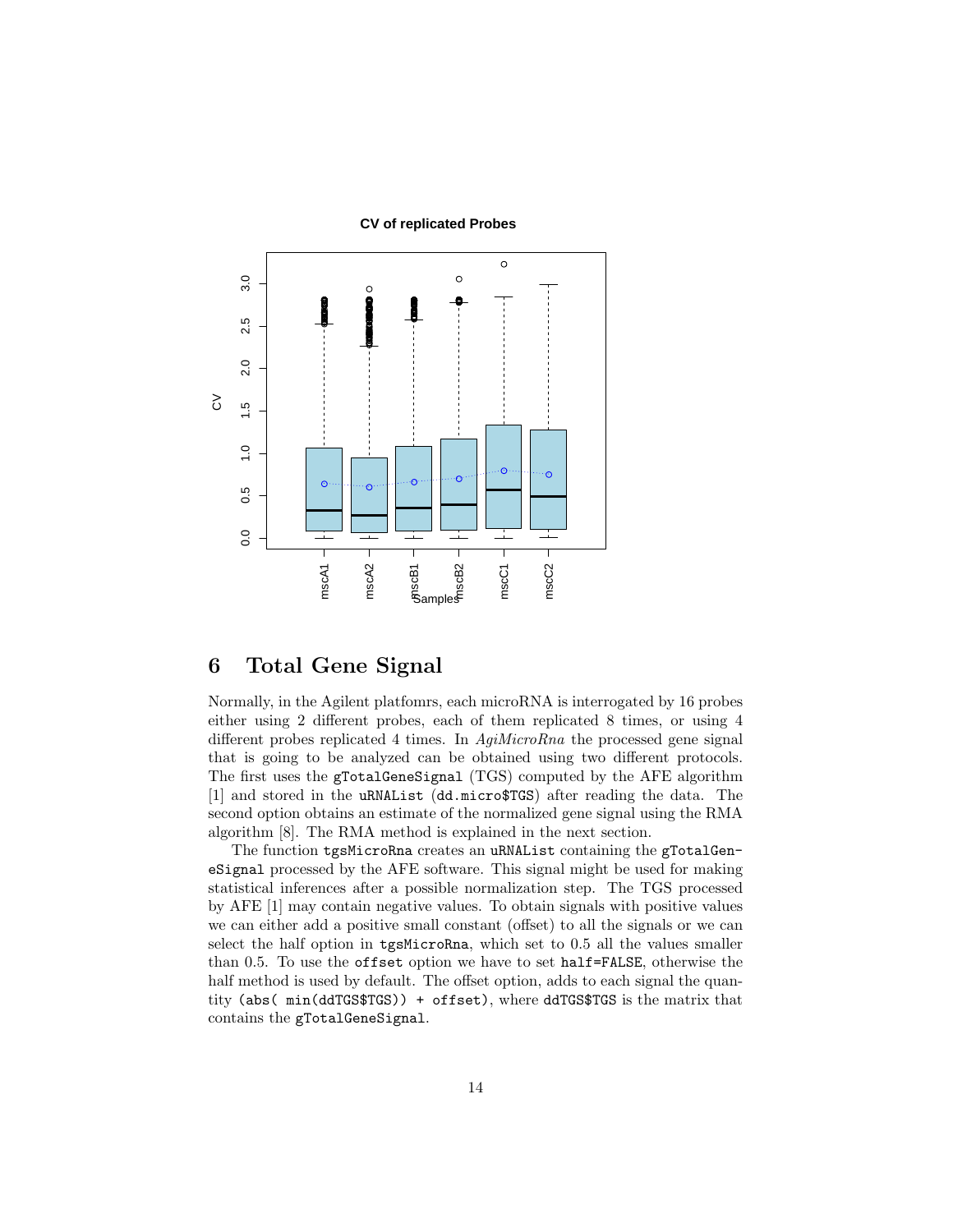```
> ddTGS=tgsMicroRna(dd.micro,
     half=TRUE,
     makePLOT=FALSE,
+ verbose=FALSE)
```

```
>
```
Finally, tgsMicroRna stores the estimated TGS in the four fields ddTGS\$TGS ddTGS\$TPS, ddTGS\$meanS and ddTGS\$procS. Be aware that this TGS is not in log2 scale.

## 7 Normalization between arrays

To make direct comparisons of data coming from different chips it is important to remove sources of variation of non biological nature that may exists between arrays. Systematic non-biological differences between chips become apparent in several obvious ways especially in labeling and in hybridization, and bias the relative measures on any two chips when we want to quantify the differences in treatment of two samples. Normalization is the attempt to compensate for systematic technical differences between chips, to see more clearly the biological differences between samples.

AgiMicroRna uses two strategies to obtain a gene signal estimate normalized between arrays. The first simply uses the TGS signal processed by the AFE algorithms [1] as it was described in the last section. This TGS can be normalized between arrays using either the quantile (default) [3],[5] or the scale methods.  $AgiMicroRna$  incorporates the  $limma$  function normalizeBetweenArrays with options ('none','quantile','scale') [10], [11]. If we use the none option the TGS is only log2 transformed.

```
> ddNORM=tgsNormalization(ddTGS,
+ "quantile",
+ makePLOTpre=FALSE,
+ makePLOTpost=FALSE,
+ targets.micro,
+ verbose=TRUE)
         ------------------------------------------------------
      NORMMALIZATION: quantile
      OUTPUT in log-2 scale
     ------------------------------------------------------
```
tgsNormalization creates an uRNAList object containing the normalized total gene signal in log 2 scale. If we set makePLOTpre = TRUE and make-PLOTpost = TRUE, a density plot, a boxplot, and MA plot, a Relative Log Expression plot (RLE) [4] and a hierarchical clustering plot are constructed using the data before and after normalization, respectively.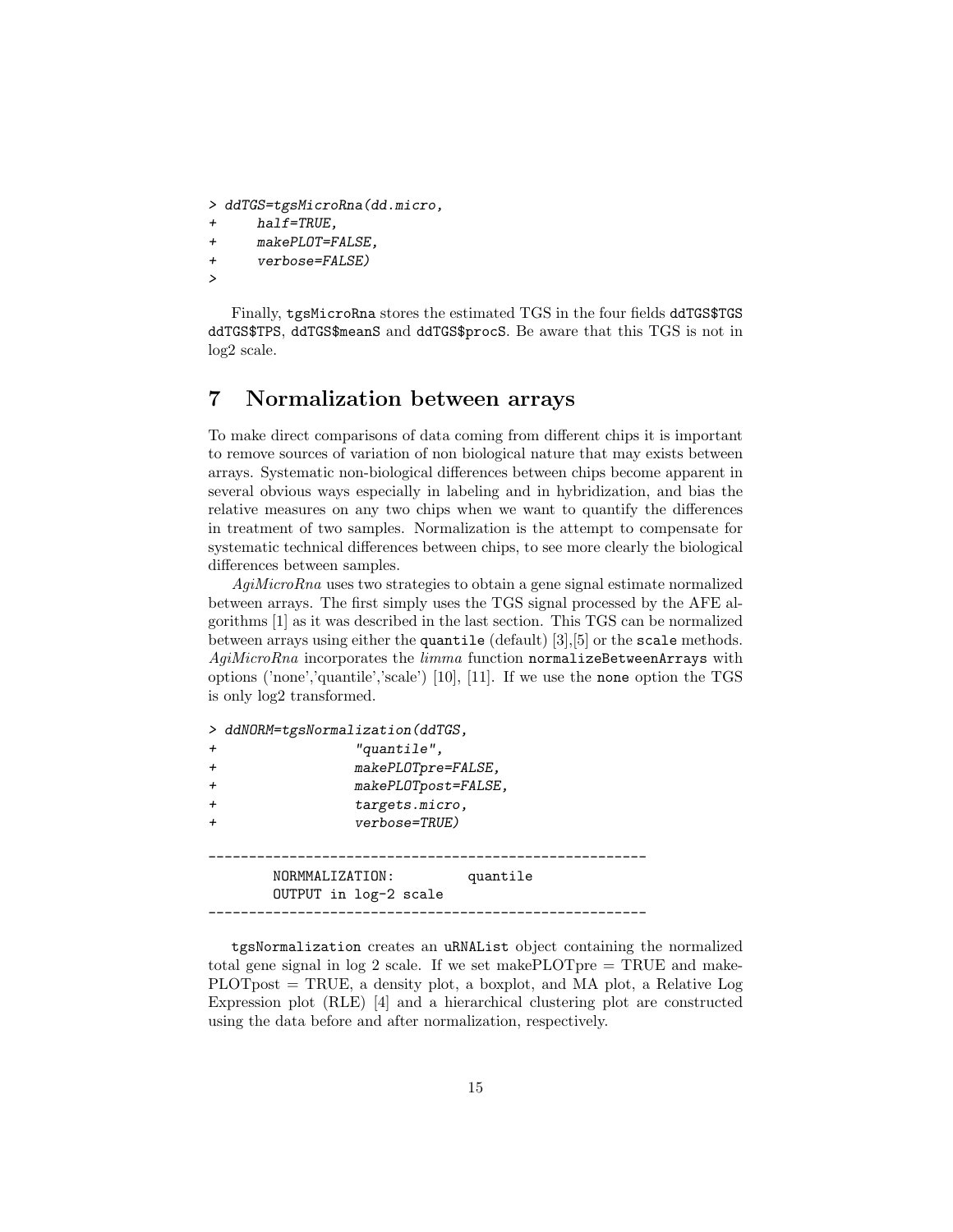The second alternative implemented in  $AgiMicroRna$  to obtain an estimate of the normalized signal for each microRNA uses the robust multiarray average (RMA) method [8] implemented in the *affy* package [6]. RMA obtains an estimate of the expression measure for each gene using all the probe measures for that gene. First, the signal is background corrected (optional) by fitting a normal + exponential convolution model to the vector of observed intensities. The normal part represents the background and the exponential part represents the signal intensities [8]. Then the arrays are normalized (optional) using the quantile normalization [3] ,[5]. Finally, an estimate of the microRNA gene signal is obtained fitting a linear model to , log2 transformed probe intensities. This model produces an estimate of the gene signal taking into account the probe effect. The model parameters estimates are obtained by the median polish algorithm.

The rmaMicroRna is a wrapper function that incorporates different function to obtain an RMA estimate for the signal of each microRNA. First, the rmaMicroRna the signal can be background corrected using the rma.background.correct function of the *preprocessCore*  $[2]$ , then the signal may be normalized between arrays using the *limma* function normalizeBetweenArrays [10], [11], with the quantile method [3] ,[5]. Then, the median of the replicated probes is obtained, leading to either 2 or 4 different measures for each gene. These measures correspond to different probes measure for the same gene. These probe measure intensities are log2 transformed and then summarized into a single gene measure by the  $\texttt{rma_c\_complete\_copy}$  of the affy package [6].

```
> ddTGS.rma=rmaMicroRna(dd.micro,
+ normalize=TRUE,
+ background=TRUE)
>
```
Finally, rmaMicroRna stores the estimated RMA signal in the four fields ddTGS.rma\$TGS ddTGS.rma\$TPS, ddTGS.rma\$meanS and ddTGS.rma\$procS. Be aware that this estimated signal estimated by functionrmaMicroRna is now in log2 scale. To get some plots with the gene signal processed by RMA, we can use the code of the following example.

```
> MMM=ddTGS.rma$meanS
```
- > colnames(MMM)=colnames(dd.micro\$meanS)
- > maintitle='TGS.rma'
- > colorfill='blue'
- > ddaux=ddTGS.rma
- > ddaux\$meanS=MMM
- > mvaMicroRna(ddaux,maintitle,verbose=TRUE)
- > rm(ddaux)
- > RleMicroRna(MMM,"RLE TGS.rma",colorfill)
- > boxplotMicroRna(MMM,maintitle,colorfill)
- > plotDensityMicroRna(MMM,maintitle)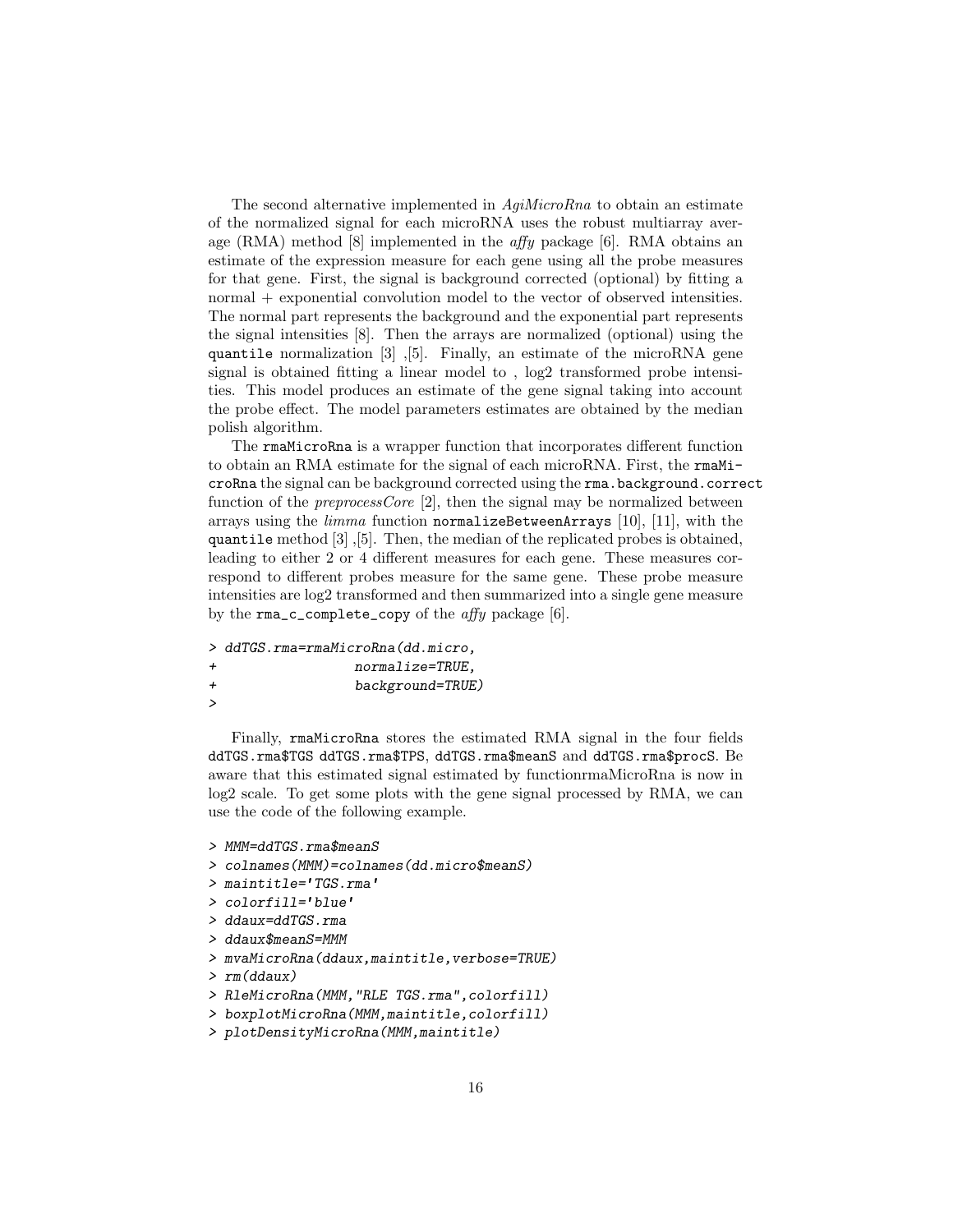In the code above, be aware that mvaMicroRna plots by default whatever is contained in ddaux\$meanS, so first, we create this ddaux object and then, we stored in ddaux\$meanS the matrix we want to use. After the total gene signal have been obtained, either extracting the TGS produced by AFE, or using the RMA algorithm, we can filter out the signals using the FLAGS attached to them by the AFE algorithm.

### 8 Filtering Probes

The AFE attach to each feature a flag that identifies different quantification errors of the signal that can be used to filter out the microRNAs that do not reach a minimum of quality. This filtering is normally done after the Total Gene Signal has been normalized. Different filtering criteria can be established to be more or less demanding. With low number of replicates probably we need to set more restrictive filtering limits.

The steps that are currently implemented in filterMicroRna are to remove control features, to remove gene that are not detected (gIsGeneDetected  $= 0$ ), and to filter out microRNAs which expression do not reach a certain level based on the expression of the negative controls.

Basically, the gIsGeneDetected filtering removes microRNAs that are not expressed in any experimental condition. To do that, for a given feature xi across samples, we set limit that is the minimum % of features that they must remain in at least one experimental condition with a gIsGeneDetected-FLAG = 1 (Is Detected).

Additionally, if we want to be more demanding, we can remove the microR-NAs whose gMeanSignal expression are close to the expression of the negative control features. As before se set a limit for the % of microRNAs that they must above a Limit expression value, in at least, one of the experimental conditions. The Limit expression value is defined as Mean(negative control expression) + 1.5 x SD(negative control expression)

The function returns a uRNAList containing the FILTERED data. In order to allow the tracking of features that may have been filtered out from the original raw data, the following files are given:

NOCtrl\_FlagIsGeneDetected.txt: IsGeneDetected Flag for the Non Control Genes, 1 = detected IsNOTGeneDetected.txt: Genes that do not are not detected according to IsGeneDetected Flag

To continue the with the illustration we use the total gene signal estimated by the Agilent Feature Extraction software and normalized by quantile (ddNORM). We could have use the ddTGS.rma obtained by RMA as well.

> ddPROC=filterMicroRna(ddNORM,

+ dd.micro,

| $control$ = $TRUE$ . |
|----------------------|
|                      |

- + IsGeneDetected=TRUE,
- wellaboveNEG=FALSE,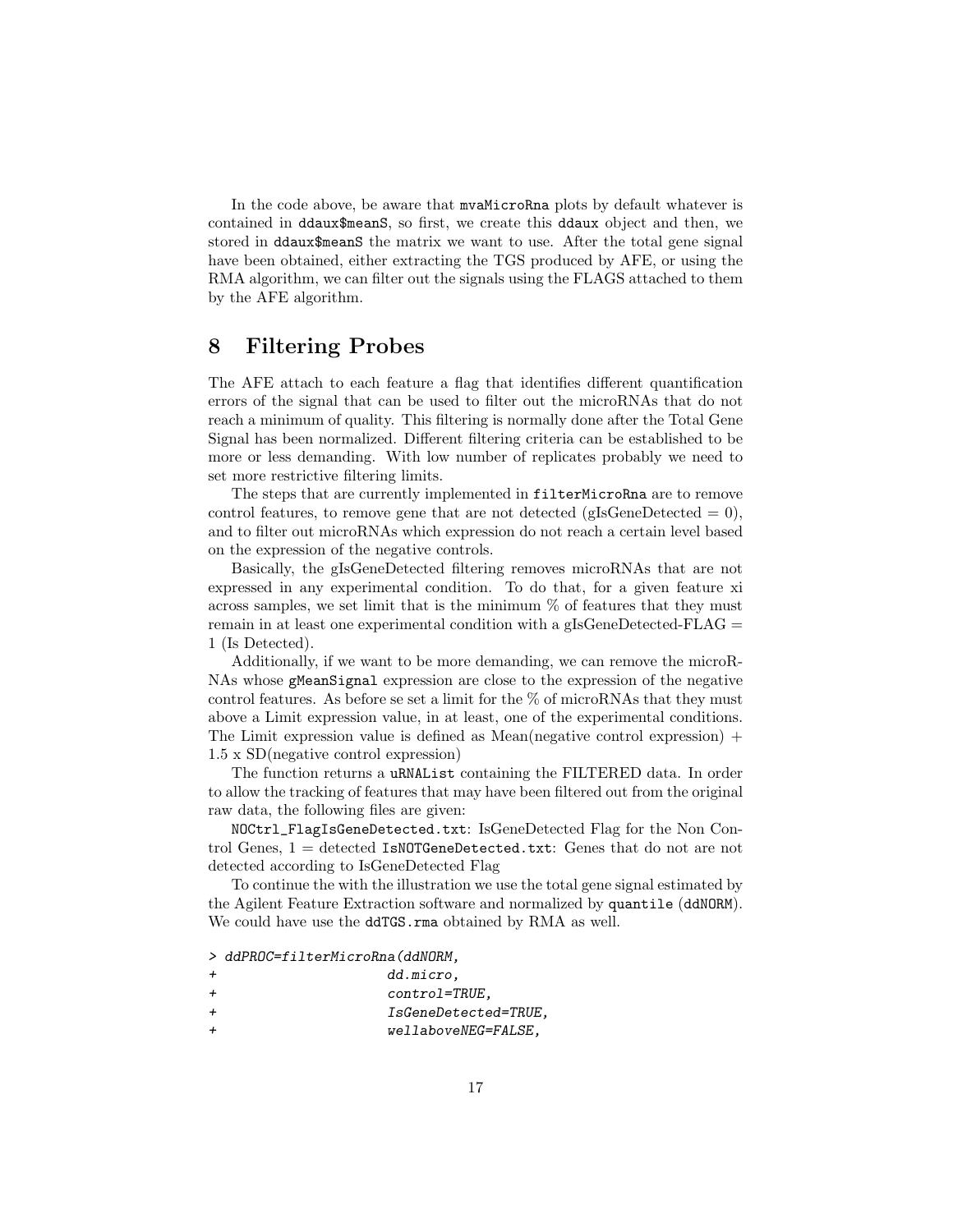```
+ limNEG=25,
                  makePLOT=FALSE,
+ targets.micro,
+ verbose=TRUE,
+ writeout=FALSE)
FILTERING PROBES BY FLAGS
FILTERING BY ControlType
  FEATURES BEFORE FILTERING: 821
       FEATURES AFTER ControlType FILTERING: 799
------------------------------------------------------
FILTERING BY IsGeneDetected FLAG
      FLAG FILTERING OPTIONS - FLAG OK = 1 - limIsGeneDetected: 75 %
      FEATURES AFTER IsGeneDetected FILTERING: 294
      NON Gene Detected : 505
------------------------------------------------------
```
## 9 creating an ExpressionSet object

+ limIsGeneDetected=75,

After all the processing steps the esetMicroRna creates an ExpressionSet object [7] that can be used for the statistical analysis. If we set makePLOT=TRUE some plots are displayed (Heatmaps, PCAs)

```
> esetPROC=esetMicroRna(ddPROC,
+ targets.micro,
+ makePLOT=FALSE,
+ verbose=TRUE)
outPUT DATA: esetPROC
Features Samples
    294 6
------------------------------------------------------
```
The processed data can be written in an output file using the function writeEset

> writeEset(esetPROC, + ddPROC, + targets.micro, + verbose=TRUE)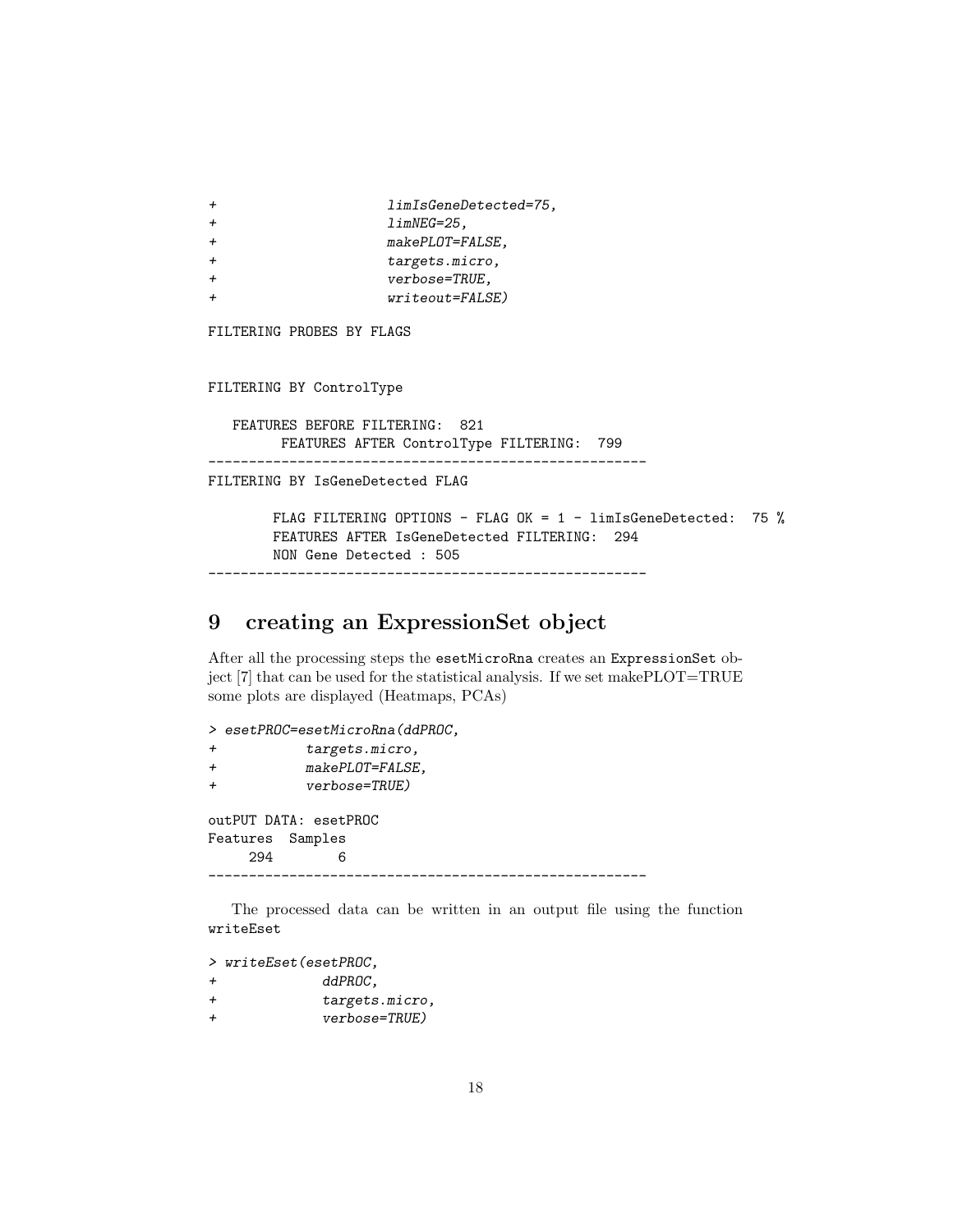### 10 Differential expression analysis using LIMMA

The esetPROC contains the Total Gene Signal for every microRNA that have passed the filtering process, basically, those microRNAs that are expressed in at least one of our experimental conditions. This signals are used to look for the microRNAs that are differentially expressed between our experimental conditions. A linear model is fitted to each microRNA gene so that the fold change between different experimental conditions and their standard errors can be estimated. Empirical Bayes methods are applied to obtain moderated statistics. The functions of the limma [10] are used to that end.

### 10.1 Linear Model

In our case, we had a paired design (by subject) and we want to compare treatment B and C vs. a control treatment A. The linear model that we are going to fit to every microRNA is going to be y = Treatment + Subject + error term. This model is going to estimate the treatment effect. Then, the comparison of interest are done by establishing contrasts between the estimates of the treatment effects.

First, we define the factors that we are going to use in our model formula: treatment and subject. We use the structure defined in the targets.micro data frame. One way of doing this could be this way:

```
> levels.treatment=levels(factor(targets.micro$Treatment))
> treatment=factor(as.character(targets.micro$Treatment),
+ levels=levels.treatment)
>
> levels.subject=levels(factor(targets.micro$Subject))
> subject=factor(as.character(targets.micro$Subject),
+ levels=levels.subject)
```
### 10.2 Fitting the model. Design and Contrast Matrices

To fit the model, we need to define a design matrix. The design matrix is an incidence matrix that relates each array/sample/file to its given experimental conditions, in our case, relates each file to one of the three treatments and to the subjects (paired design by subject). We can define the design matrix using model.matrix( $-1$  + treatment + subject). This will specify a model without intercept that will give us the estimates for: treatmentA, treatmentB, treatmentC and subject2. R use by default the contr.treatment parameterization, which means that each level is compared with its baseline level (which is set to 0 to avoid singularities). If we specify a model without intercept, no singularities are produced for the treatment factor, so we get estimates for all its levels. For the subject factor (two levels), we only get an estimate for the subject 2, which is interpreted as the difference with respect to subject1 (baseline  $= 0$ ).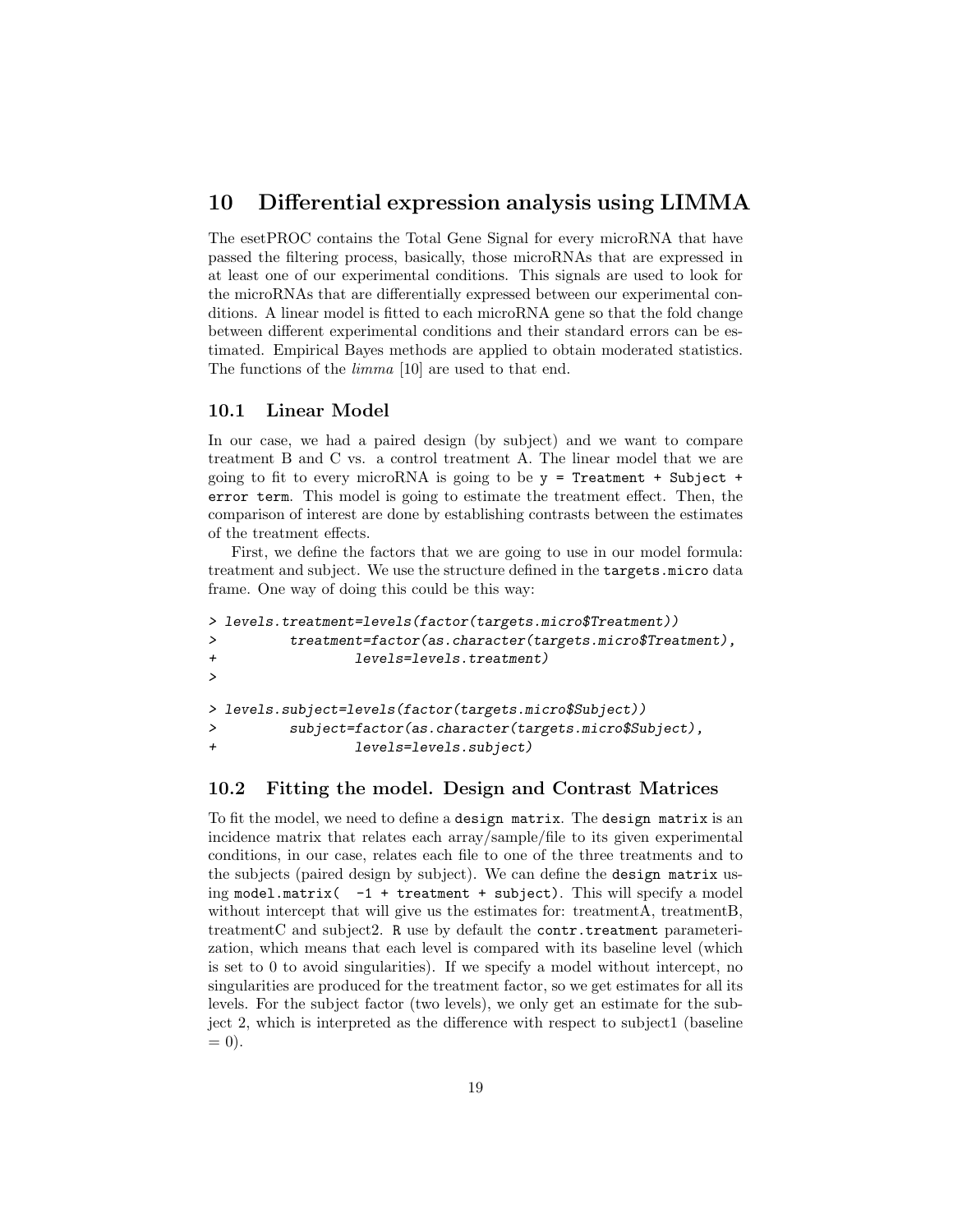We can specify the design matrix as:

```
> design=model.matrix(~ -1 + treatment + subject)
> print(design)
 treatmentA treatmentB treatmentC subject2
1 0 0 0
2 1 0 0 1
3 0 1 0 0
4 0 1 0 1
5 0 0 1 0
6 0 0 1 1
attr(,"assign")
[1] 1 1 1 2
attr(,"contrasts")
attr(,"contrasts")$treatment
[1] "contr.treatment"
attr(,"contrasts")$subject
[1] "contr.treatment"
```
Then the linear model can be fitted using  $lmFit$  from *limma* [10]. This will get the treatment estimates for each microRNA in the ExpressionSet object.

```
> fit=lmFit(esetPROC,design)
> names(fit)
```

| [1] "coefficients" | "rank"  | "assign"                            | "gr"     |
|--------------------|---------|-------------------------------------|----------|
| [5] "df.residual"  | "sigma" | "cov.coefficients" "stdev.unscaled" |          |
| [9] "pivot"        | "Amean" | "method"                            | "design" |

```
> print(head(fit$coeff))
```
treatmentA treatmentB treatmentC subject2 hsa-miR-152 7.5721096 7.655674 7.566486 -0.1156653 hsa-miR-15a\* 0.9264631 1.065891 1.210531 -0.2241877 hsa-miR-337-5p 6.2447897 7.297695 7.083908 -0.4488954 hsa-miR-129-3p 3.0385412 2.215383 1.110268 0.2156636 hsa-miR-125b 13.0228097 13.022810 13.103000 -0.1069200 hsa-miR-542-5p 3.3726938 2.704901 3.915922 -0.4257320

To compare A vs. B and A vs. C, we can define the contrasts of interest using a contrast matrix as in

> CM=cbind(MSC\_AvsMSC\_B=c(1,-1,0,0), + MSC\_AvsMSC\_C=c(1,0,-1,0)) > print(CM)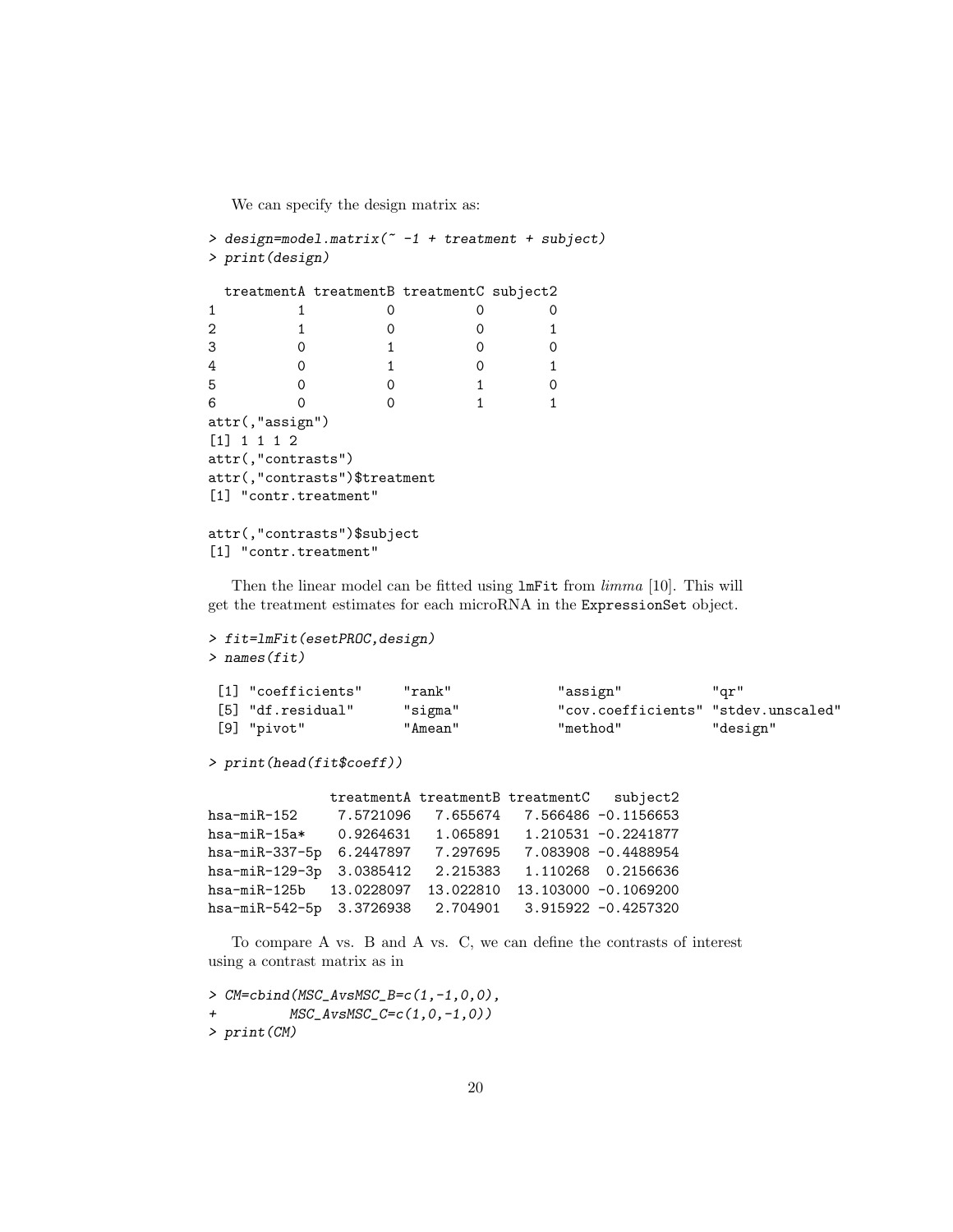|                     |      | MSC_AvsMSC_B MSC_AvsMSC_C |
|---------------------|------|---------------------------|
| [1,]                |      |                           |
| [2,]                | $-1$ | Ω                         |
| $\lceil 3.1 \rceil$ | Ω    | -1                        |
| [4,]                |      |                           |

And then, we can estimate those contrasts using contrasts.fit from  $limma$ [10].

```
> fit2=contrasts.fit(fit,CM)
> names(fit2)
```

| [1] "coefficients" | "rank"   | "assign"                            | "gr"        |
|--------------------|----------|-------------------------------------|-------------|
| [5] "df.residual"  | "sigma"  | "cov.coefficients" "stdev.unscaled" |             |
| [9] "Amean"        | "method" | "design"                            | "contrasts" |

```
> print(head(fit2$coeff))
```

|                | MSC AvsMSC B MSC AvsMSC C   |
|----------------|-----------------------------|
| hsa-miR-152    | $-0.08356481$ 0.005624054   |
| hsa-miR-15a*   | $-0.13942829 - 0.284067826$ |
| hsa-miR-337-5p | $-1.05290497 -0.839118503$  |
| hsa-miR-129-3p | 0.82315829 1.928273625      |
| hsa-miR-125b   | 0.00000000 -0.080189971     |
| hsa-miR-542-5p | 0.66779289 -0.543228542     |

Finally, we can obtain moderated statistics using eBayes from  $limma$  [10], [9].

```
> fit2=eBayes(fit2)
> names(fit2)
[1] "coefficients" "rank" "assign" "qr"
[5] "df.residual" "sigma" "cov.coefficients" "stdev.unscaled"
[9] "Amean" "method" "design" "contrasts"
[13] "df.prior" "s2.prior" "var.prior" "proportion"
[17] "s2.post" "t" "df.total" "p.value"
[21] "lods" "F" "F" "F.p.value"
```
The function basicLimma implemented in AgiMicroRna gathers all the last steps in a function to produces the last MarrayLM fit2 object.

This MarrayLM object includes, amongst other things, the log fold change of the contrasts (M value stored in fit2\$coeff), along with its moderated-t statistic (stored in fit\$t) and its corresponding p value (in fit2\$p.value). Be aware that to obtain correct inferences these p values must be corrected by some multiple testing procedure.

> fit2=basicLimma(esetPROC,design,CM,verbose=TRUE)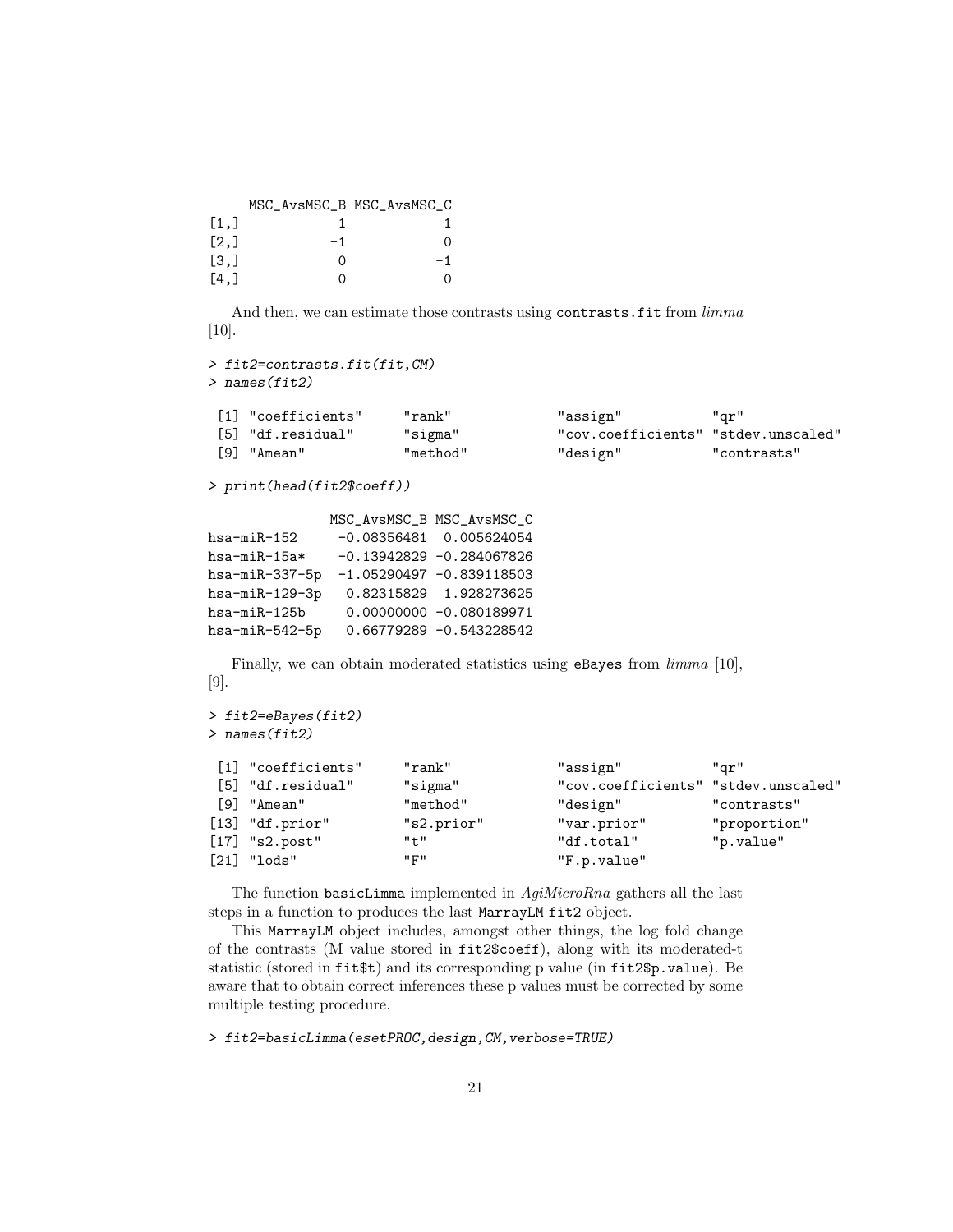### 10.3 Selecting significant microRNAs

getDecideTests uses the decideTests function from the limma package [10] to classify the list of genes as up, down or not significant, taking into account the multiplicity of the tests. getDecideTests summarizes the number of up and down genes for every contrasts according to the specified p value threshold. When we have multiple contrasts, the significant genes can be selected using different strategies that are specified by DEmethod. In getDecideTests only separate and nestedF options are implemented. See decideTests in  $limma$ [10]

```
> DE=getDecideTests(fit2,
+ DEmethod="separate",
+ MTestmethod="BH",
+ PVcut=0.10,
+ verbose=TRUE)
 ------------------------------------------------------
Method for Selecting DEGs: separate
Multiple Testing method: BH - pval 0.1
    MSC_AvsMSC_B MSC_AvsMSC_C
UP 26 10
DOWN 23 12
        ------------------------------------------------------
```
pvalHistogram depicts a histogram of the p values. For multiple contrasts, the function creates a histogram for every t.test p value (separate) or a single histogram for the F.test pvalue (nestedF). The histograms of the pvalues give us an idea about the amount of differential expression that we have in our data. A uniform histogram will indicate no differential expression in the data set, whereas a right skewed histogram, will indicate some significant differential expression

> pvalHistogram(fit2,

| $PVcut=0.10$ ,<br>$\div$<br>$\overline{+}$<br>MTestmethod="BH",<br>$+$<br>CM.<br>$\div$<br>verbose=TRUE)<br>$\div$ | DE.                  |
|--------------------------------------------------------------------------------------------------------------------|----------------------|
|                                                                                                                    |                      |
|                                                                                                                    | DEmethod="separate", |
|                                                                                                                    |                      |
|                                                                                                                    |                      |
|                                                                                                                    |                      |

The function significantMicroRna summarizes the results of the differential expression analysis extracting information from the MArrayLM and TestResults objects generated by the *limma* functions. significantMicroRna creates a list containing the genes with their relevant statistics. The significant genes above the PVcut p values are also given in a html file that links the selected microRNAs to the miRBase http://microrna.sanger.ac.uk/ . MA plots highlighting the differentially expressed genes are also displayed.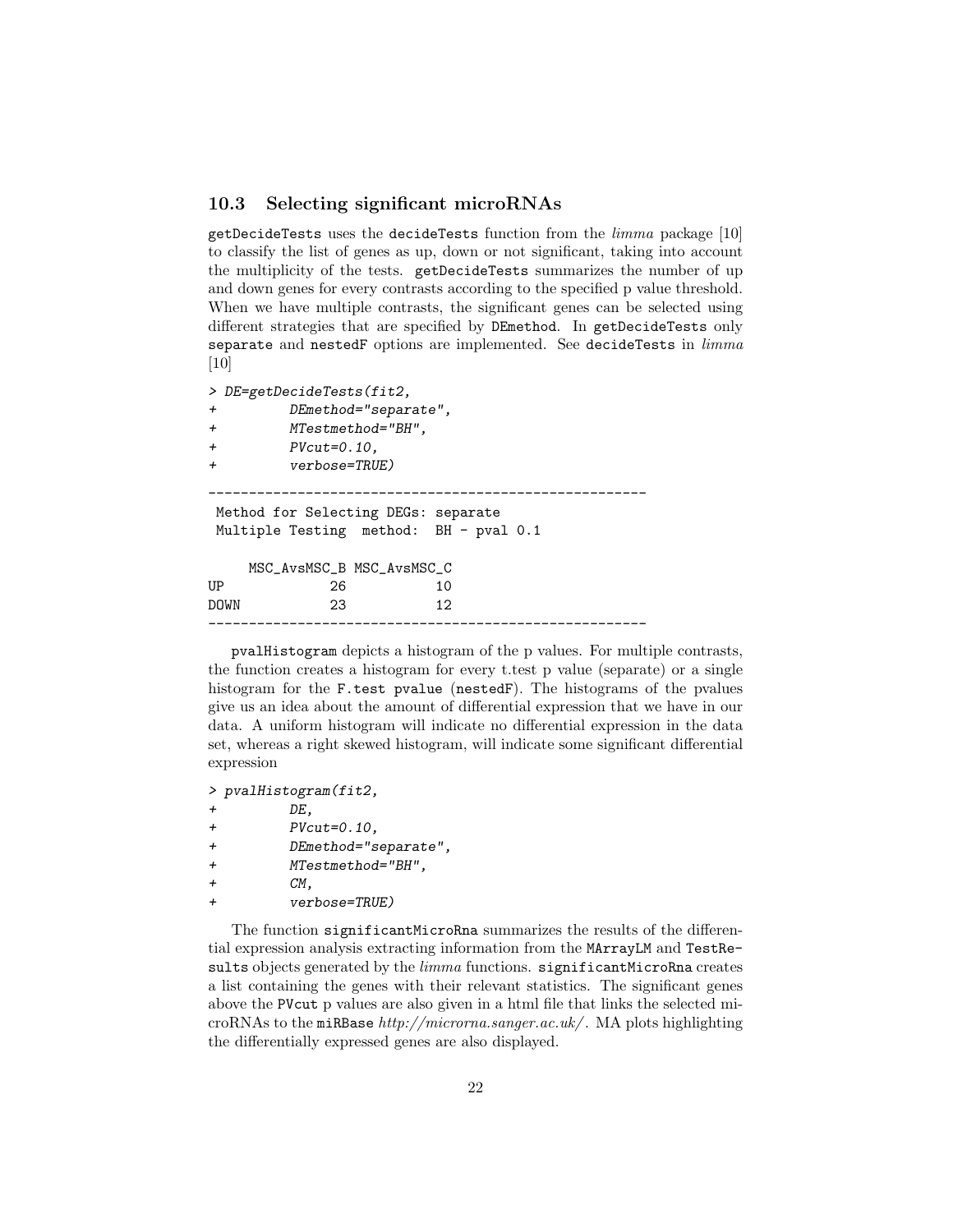|                | > significantMicroRna(esetPROC, |
|----------------|---------------------------------|
| $\ddot{}$      | ddPROC,                         |
| $\overline{+}$ | targets.micro,                  |
| $\overline{+}$ | fit2.                           |
| $\ddot{}$      | CM.                             |
| $\overline{+}$ | DE.                             |
| $\overline{+}$ | DEmethod="separate",            |
| $\ddot{}$      | MTestmethod="BH",               |
| $+$            | $PVcut=0.10$ ,                  |
| $\overline{+}$ | Mcut=0.                         |

+ verbose=TRUE)

When multiple contrasts are done, the method for the selection of the significant genes can be either separated or nestedF. See decideTests in  $limma [10]$ for a detailed description on these two methods. When separated is plugged in into the significantMicroRna function then a list including all the genes that have been analyzed is given for each contrast. These lists contain the statistics obtained from the differential expression analysis. The information that is given for each gene is shown in Table 3.

| variable    | data                                                  |
|-------------|-------------------------------------------------------|
| PROBE       | Probe name (one of the probes interrogating the gene) |
| <b>GENE</b> | microRNA name                                         |
| М           | Fold change                                           |
| A           | Mean of the intensity for that microRNA               |
| t           | moderated t-statistic                                 |
| pval        | p value of the t-statistic                            |
| adj.pval    | p value adjusted by MTestmethod                       |
| fdr.pval    | p value adjusted by fdr                               |

Table 3: Statistics given by significantMicroRna for separate

The html output files with links to the miRBase  $http://microrna.sanger.ac.uk/$ only includes the microRNAs that have been declared as significant. Sometimes when we correct by multiple testing we cannot declare any single gene as differentially expressed so the html files are not created. Despite of the fact that no gene is been declared significant, the user might be interested in having a link to the miRBase for the top ranked differentially expressed genes. When this happens, we can be set MTestmethod = none. Since the adj.pval is the p value adjusted by the MTestmethod = none, then it will be the p value without any correction. in this case, it might be interesting to have the fdr value, despite of the fact that the user has decided not apply any multiple testing correction. That is why, an additional column  $fdr.pval$  is included containing the p values corrected by fdr, independent of the method that we have specify in MTestmethod. Be aware that a multiple testing correction should be used.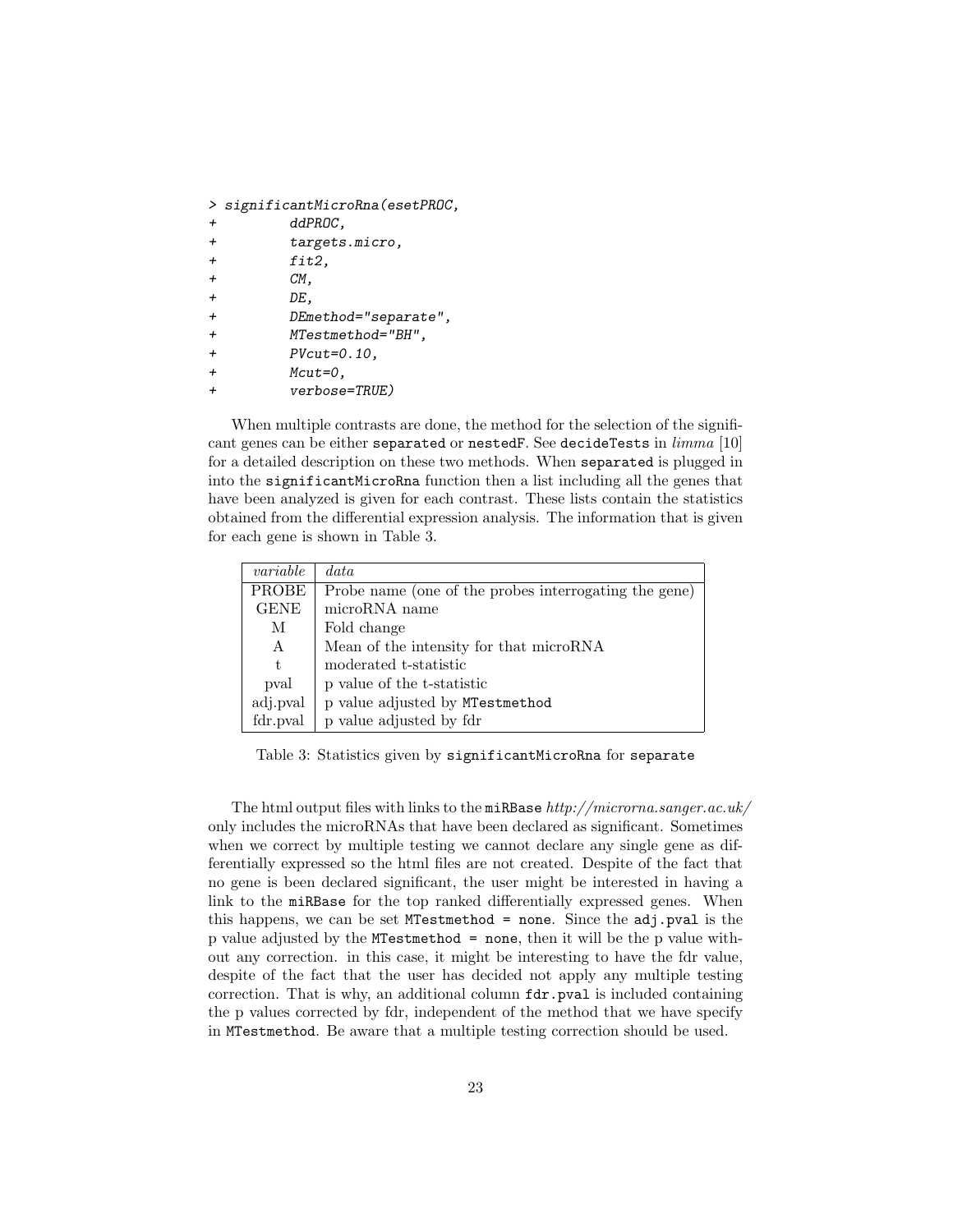If the nestedF is used, then two lists are printed out for each contrast. A first set of lists containing the selected significant genes, and a second group of lists containing the rest of the genes that have been analyzed and they do not have been declared significant. The columns given in this case in the output files are shown in Table 4.

| variable    | data                                                              |
|-------------|-------------------------------------------------------------------|
| PROBE       | Probe name (one of the probes interrogating the gene)             |
| <b>GENE</b> | microRNA name                                                     |
| М           | Fold change                                                       |
| A           | Mean of the intensity for that microRNA                           |
| t.          | moderated t-statistic                                             |
| F           | F statistic (null hypothesis: $Ci = Cj$ , for all contrasts i, j) |
| t pval      | p value of the t-statistic                                        |
| adj.F.pval  | F p value adjusted by MTestmethod                                 |
| fdr.F.pval  | F p value adjusted by fdr                                         |

Table 4: Statistics given by significantMicroRna for nestedF